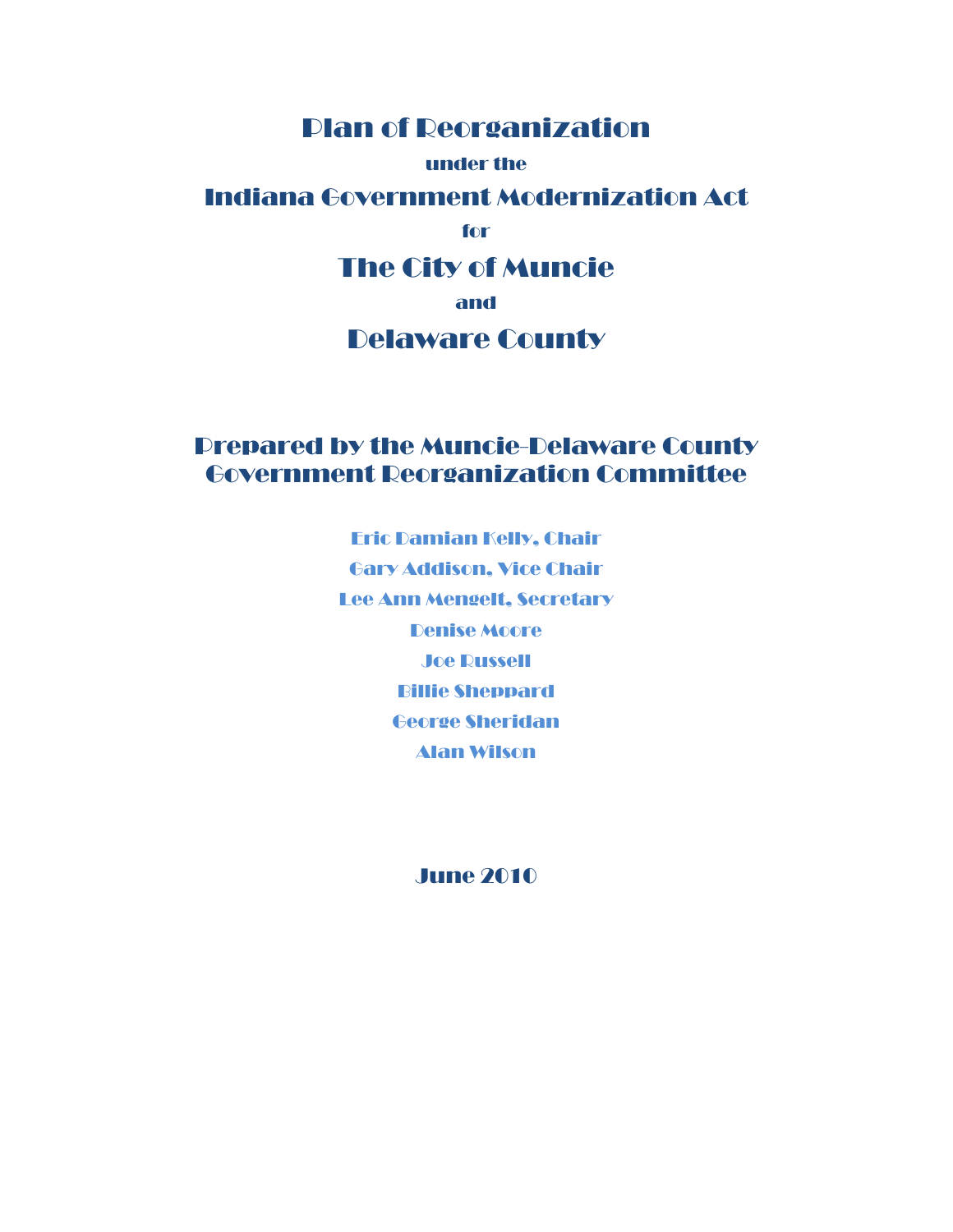# **Introduction**

By adopting identical resolutions under Indiana's Government Modernization Act, the Common Council of the City of Muncie and the Board of County Commissioners of Delaware County created the Muncie-Delaware County Government Reorganization Committee in the spring of 2009. Over the past year, the committee has held public forums, circulated questionnaires, made presentations at and sought feedback from local organizations, looked at examples from other communities, sought its own research and conducted dozens of meetings discussing the future of local government in the community. This report presents the Reorganization Plan recommended by the Committee.

The Muncie-Delaware County Government Reorganization Committee has eight members: Gary Addison, Eric Kelly and Alan Wilson were appointed by the mayor; Lee Ann Mengelt, Denise Moore, and George Sheridan were appointed by the county commissioners; Billie Sheppard was appointed by the city council; Joe Russell was appointed by the county council. Due to an illness in the family, George Sheridan's participation has been quite limited and he was not involved in the creation of the final plan. We are all volunteers, expecting and receiving no compensation.

We have had excellent research and technical support from the Bowen Center at Ball State University; Profs. Charles D. "Chip" Taylor and Sally Jo Vasicko have provided invaluable guidance and support to the process. With funding from the Community Foundation and additional support from the College of Sciences and Humanities, we were able to hire Molly Nagel, a graduate student in public administration, to assist Chip and Sally Jo. Molly has been a loyal staff member to the committee, attending her last meeting with us four days before her wedding. The Muncie Public Library and Ivy Tech Community College have been most generous in providing centrally located public meeting spaces for us. We have had legal advice from Scott Chinn, a Baker and Daniels attorney who has participated in successful government reorganizations. Under the Government Modernization Act, the City of Muncie and Delaware County have divided the routine expenses of the committee, which have totaled less than \$10,000 on the date of this report.

The next step in the process is for the Board of County Commissioners and the Common Council to consider the recommended Plan. We hope and anticipate that the Plan will then be put before the voters of Muncie and Delaware County for their consideration at the general election in 2012.

The Committee maintains a website with additional information, www.mundelreorg.org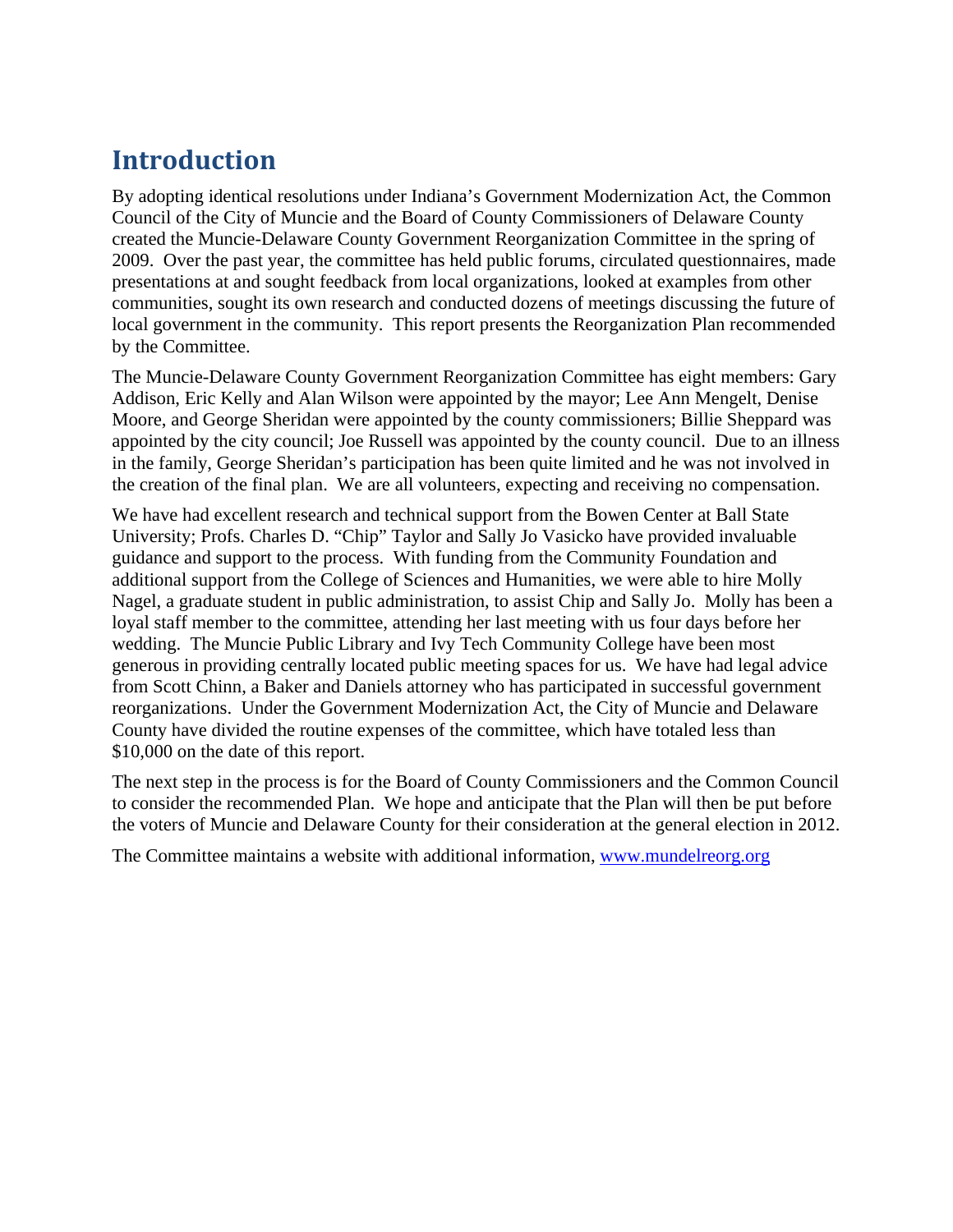# **Plan of Reorganization<br>Table of Contents**

|                  | <b>ARTICLE 1</b> |  |
|------------------|------------------|--|
| <b>SECT. 1.1</b> |                  |  |
| <b>SECT. 1.2</b> |                  |  |
| <b>SECT. 1.3</b> |                  |  |
| <b>SECT. 1.4</b> |                  |  |
| <b>SECT. 1.5</b> |                  |  |
| <b>SECT. 1.6</b> |                  |  |
| <b>SECT. 1.7</b> |                  |  |
|                  | <b>ARTICLE 2</b> |  |
| <b>SECT. 2.1</b> |                  |  |
| <b>SECT. 2.2</b> |                  |  |
|                  | <b>ARTICLE 3</b> |  |
| <b>SECT. 3.1</b> |                  |  |
| <b>SECT. 3.2</b> |                  |  |
| <b>SECT. 3.3</b> |                  |  |
| <b>SECT. 3.4</b> |                  |  |
| <b>SECT. 3.5</b> |                  |  |
| <b>SECT. 3.6</b> |                  |  |
|                  | <b>ARTICLE 4</b> |  |
| <b>SECT. 4.1</b> |                  |  |
|                  | <b>ARTICLE 5</b> |  |
| <b>SECT. 5.1</b> |                  |  |
| <b>SECT. 5.2</b> |                  |  |
|                  | <b>ARTICLE 6</b> |  |
| SECT. 6.1        |                  |  |
| <b>SECT. 6.2</b> |                  |  |
|                  | <b>ARTICLE 7</b> |  |
| <b>SECT. 7.1</b> |                  |  |
| <b>SECT. 7.2</b> |                  |  |
| <b>SECT. 7.3</b> |                  |  |
| <b>SECT. 7.4</b> |                  |  |
|                  | <b>ARTICLE 8</b> |  |
| <b>SECT. 8.1</b> |                  |  |
| <b>SECT. 8.2</b> |                  |  |
| <b>SECT. 8.3</b> |                  |  |
| <b>SECT. 8.4</b> |                  |  |
| <b>ARTICLE 9</b> |                  |  |
| <b>SECT. 9.1</b> |                  |  |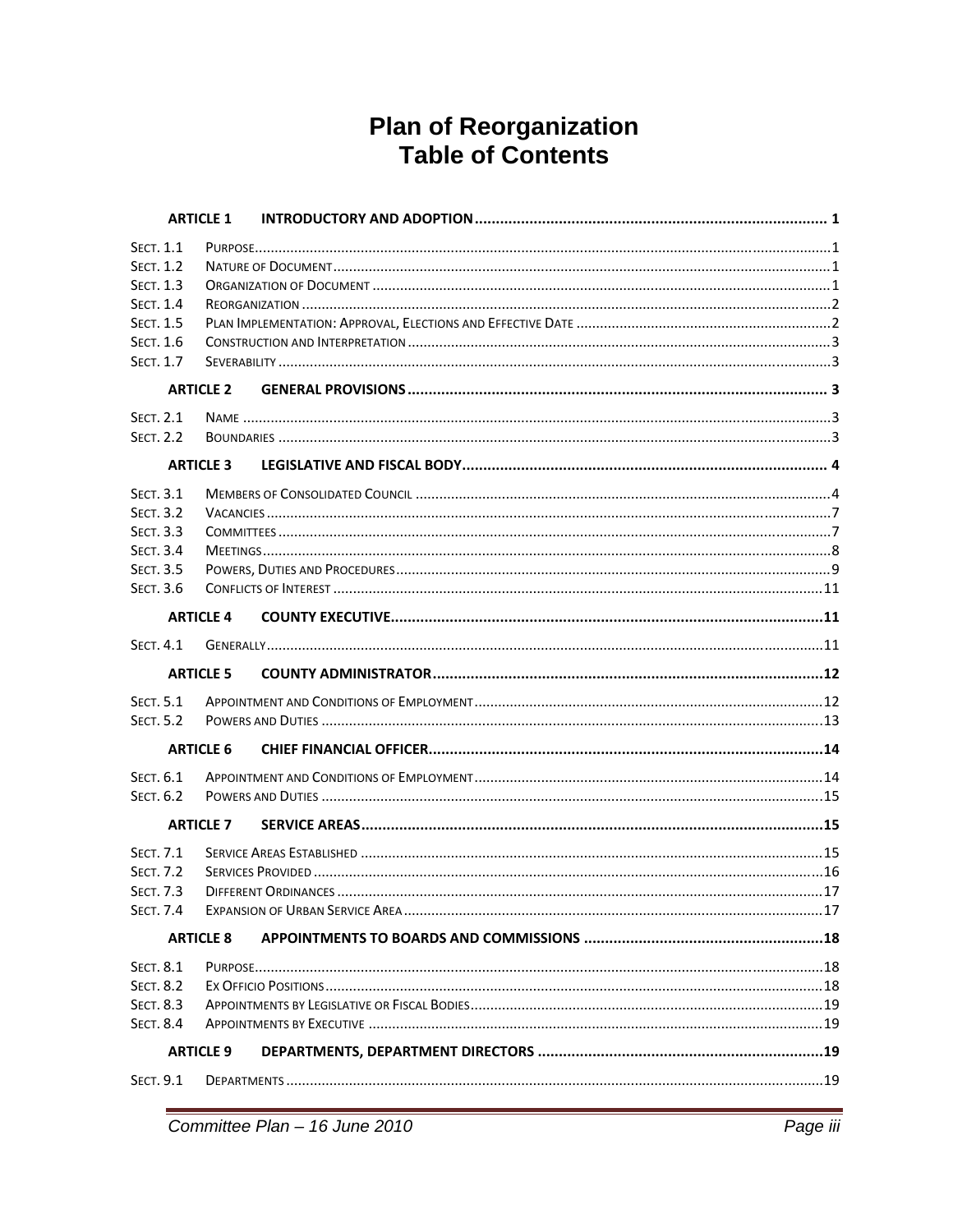| <b>SECT. 9.2</b>  |                   |                                                          |  |
|-------------------|-------------------|----------------------------------------------------------|--|
|                   | <b>ARTICLE 10</b> | TAXATION AND REVENUE ………………………………………………………………………………………21 |  |
| SECT. 10.1        |                   |                                                          |  |
| SECT. 10.2        |                   |                                                          |  |
| <b>SECT. 10.3</b> |                   |                                                          |  |
| SECT. 10.4        |                   |                                                          |  |
|                   | <b>ARTICLE 11</b> |                                                          |  |
| SECT. 11.1        |                   |                                                          |  |
| SECT. 11.2        |                   |                                                          |  |
| SECT. 11.3        |                   |                                                          |  |
|                   | <b>ARTICLE 12</b> |                                                          |  |
|                   |                   |                                                          |  |
| SECT. 12.1        |                   |                                                          |  |
| <b>SECT. 12.2</b> |                   |                                                          |  |
| <b>SECT. 12.3</b> |                   |                                                          |  |
| SECT. 12.4        |                   |                                                          |  |
| <b>SECT. 12.5</b> |                   |                                                          |  |
| SECT. 12.6        |                   |                                                          |  |
| <b>SECT. 12.7</b> |                   |                                                          |  |
| <b>SECT. 12.8</b> |                   |                                                          |  |
| SECT. 12.9        |                   |                                                          |  |
| SECT. 12.10       |                   |                                                          |  |
| SECT. 12.11       |                   |                                                          |  |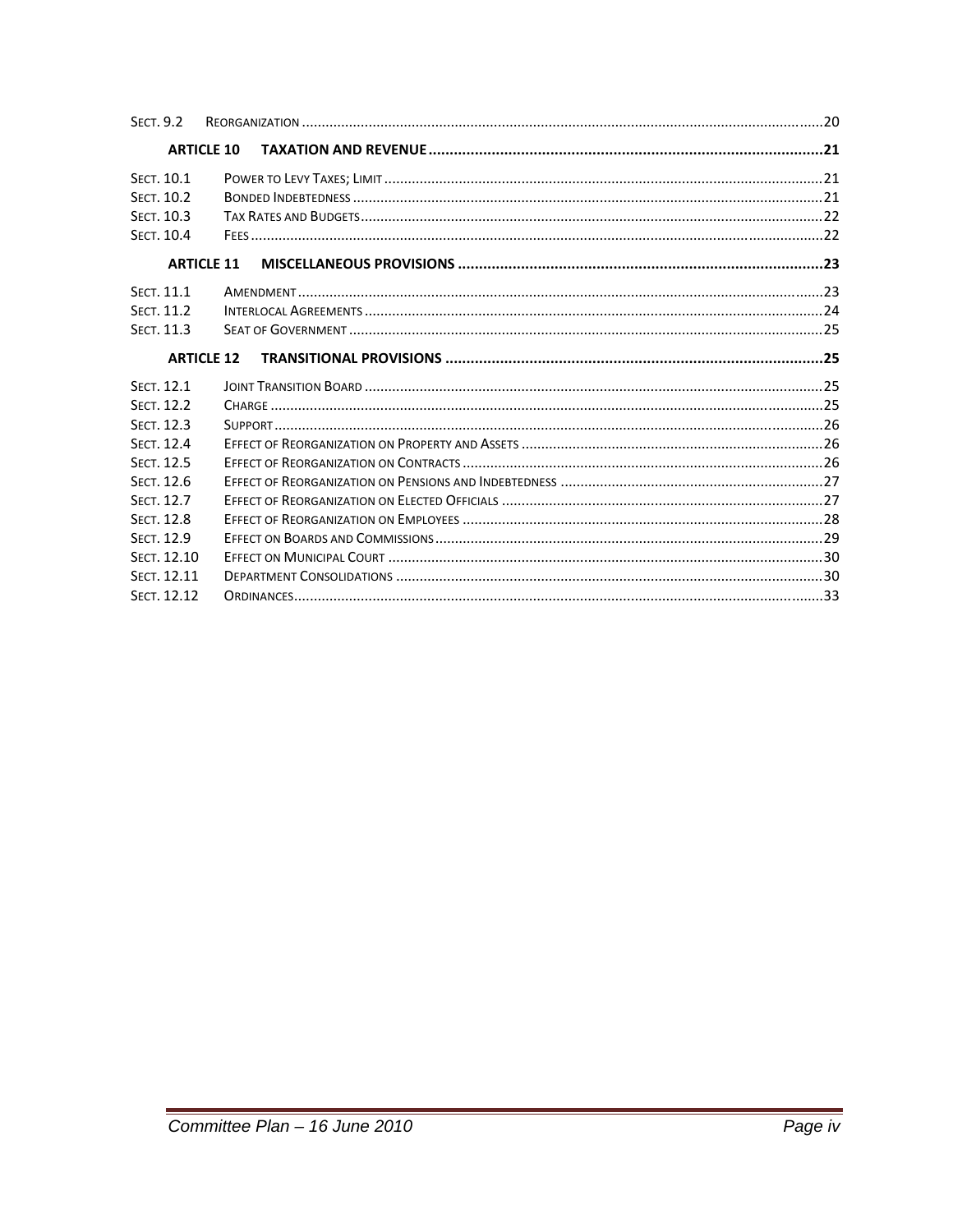# **Article 1 Introductory and Adoption**

### **Sect. 1.1 Purpose**

It is the purpose and intent of those drafting and voting for the adoption of this Plan of Reorganization to:

- (a) Create a new, reorganized local government through the consolidation of the City of Muncie and Delaware County;
- (b) Exercise broadly the authority granted to local government to reorganize under the Government Modernization Act (Article 1.5, Title 36 of the Indiana Code);
- (c) Create a Plan of Reorganization that also incorporates a long-term organizational document for the reorganized local government;
- (d) Provide the officials elected by qualified electors of the reorganized local government with the ability to carry out governmental functions without some of the current constraints of Indiana law that, to paraphrase the General Assembly in its findings in support of the Government Modernization Act:
	- (i) impede the economy of operation of political subdivisions;
	- (ii) interfere with the ease of administration of political subdivisions;
	- (iii) inhibit cooperation among political subdivisions; and
	- (iv) thwart better government.

### **Sect. 1.2 Nature of Document**

It is the purpose of this document to serve as both:

- (a) a "Plan of Reorganization" in accordance with Article 1.5 of Title 36 of the Indiana Code ( the "Government Modernization Act") and specifically pursuant to Indiana Code Sect. 36-1.5-4-3(1), which provides for "consolidation of the participating political subdivisions into a single new political subdivision;" and
- **(b)** an organizational document that will govern the reorganized political subdivision after the consolidation, subject to amendment, as provided therein.

### **Sect. 1.3 Organization of Document**

Article 1 of this Plan of Reorganization provides general terms of the "Reorganization"; Article 12 of this Plan of Reorganization sets forth certain transitional provisions; the other articles of this Plan of Reorganization establish the organizational structure, powers and other characteristics of the consolidated local government and the document as a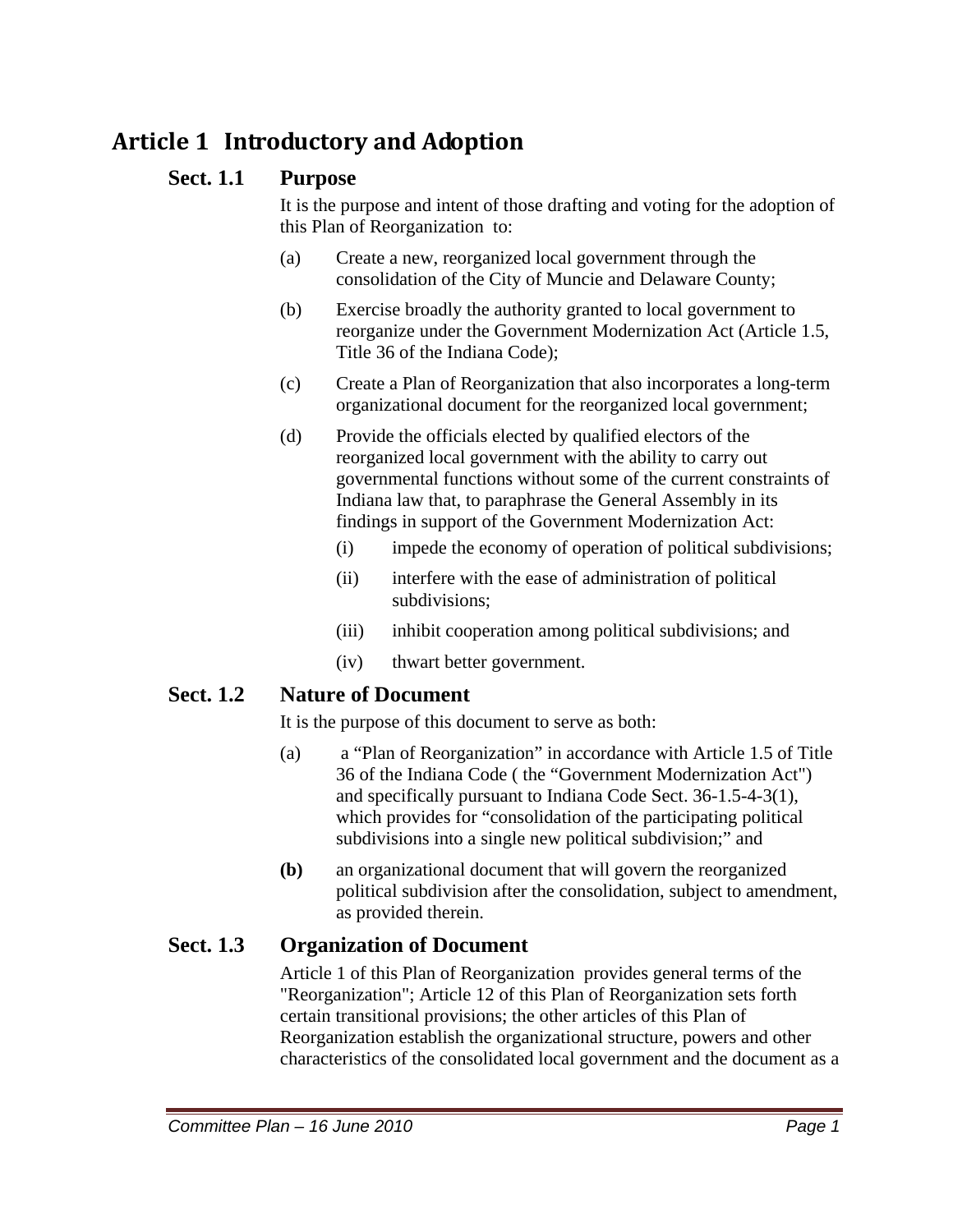whole will herein be referred to as the "Plan" of the consolidated local government.

### **Sect. 1.4 Reorganization**

### **1.4.1 Reorganizing Political Subdivisions**

The "Reorganizing Political Subdivisions" under this Plan of Reorganization are the City of Muncie, Indiana, and Delaware County, Indiana.

### **1.4.2 Reorganized Political Subdivision**

The reorganized political subdivision resulting from this Plan of Reorganization will be the Consolidated City of Muncie and Delaware County, (hereinafter referred to as the "Local Government").

### **1.4.3 Effect of Reorganization on Reorganizing Political Subdivisions**

Upon the Effective Date (as hereinafter defined) of the Reorganization, the City of Muncie and Delaware County shall cease to exist as separate political subdivisions.

### **1.4.4 Other Effects of Reorganization**

See Article 12, Transitional Provisions for additional provisions dealing with the effects of the Reorganization.

### **Sect. 1.5 Plan Implementation: Approval, Elections and Effective Date**

### **1.5.1 Approval of Plan**

Pursuant to Indiana Code Sect. 36-1.5-4-32(b), the Plan shall be deemed approved at a county-wide election if each of the following conditions is satisfied:

- (a) the percentage of voters voting on the public question who vote, on a countywide basis, in favor of the proposed reorganization is more than fifty (50) percent; and
- (b) the percentage of voters of Delaware County (excluding the voters of the City of Muncie) voting on the public question who vote against the reorganization is less than sixty-six and two-thirds percent; and
- (c) the percentage of voters of the City of Muncie voting on the public question who vote against the reorganization is less than sixty-six and two-thirds percent.

### **1.5.2 First Elections**

The first elections for officers of the Local Government shall be held at the first general election occurring after the approval of this Plan at a countywide election.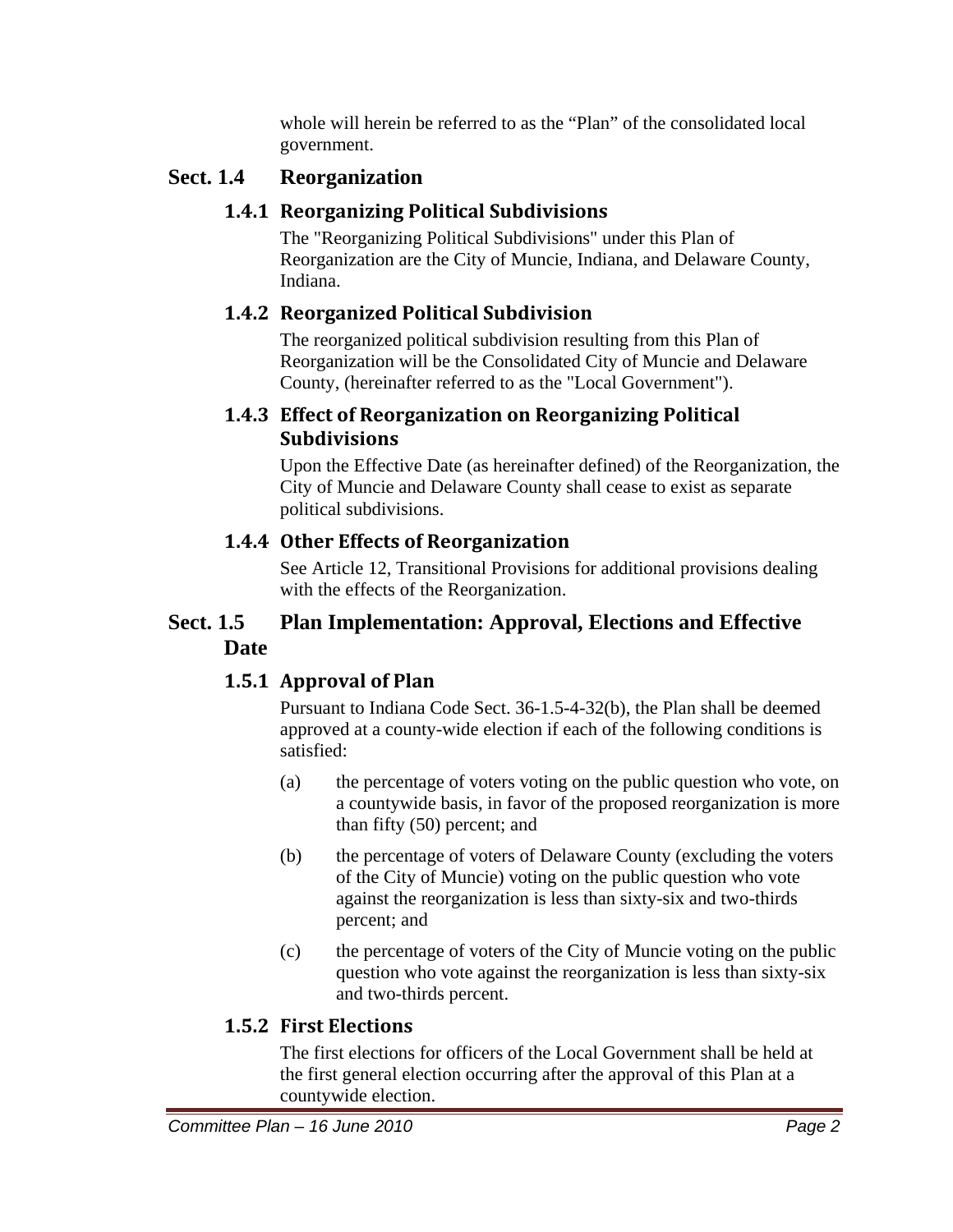### **1.5.3 Effective Date**

The effective date of the Reorganization ("Effective Date") shall be January 1 of the year immediately following the year in which the first election for officers of the Local Government is conducted.

### **Sect. 1.6 Construction and Interpretation**

This Plan shall be broadly construed in accordance with the context of the Government Modernization Act (Title 36, Chapter 1.5 of the Indiana Code) and with the provisions of Indiana Code Sects. 36-1.5-1-5 and 36-  $1.5 - 1 - 6.$ 

### **Sect. 1.7 Severability**

If any portion, section, sub-section, paragraph or clause of this Plan is determined by a court of competent jurisdiction to be unconstitutional, beyond the powers of the Local Government under Indiana law, or otherwise not valid, the remainder of this Plan shall remain in full force and effect.

# **Article 2 General Provisions**

### **Sect. 2.1 Name**

The consolidated entity created in this document shall be known as "Consolidated City of Muncie and Delaware County" and may also be known by any other name adopted by the Council (as hereinafter defined) created hereunder acting by ordinance.

#### **Sect. 2.2 Boundaries**

The boundaries of the Local Government shall be the boundaries of Delaware County, Indiana, as they existed on the day before this plan took effect, subject to the powers of the Indiana General Assembly to adjust such boundaries in the future.

### **2.2.1 Regulatory Jurisdiction**

The Local Government shall have the full regulatory jurisdiction available to a unit, county, municipality, municipal corporation, political subdivision, special taxing district and any and all other such authorities of government in Indiana that may be lawfully exercised by the Reorganizing Political Subdivisions over all of the area within the boundaries established by the previous section except for those areas that were within an incorporated municipality in existence on the day before the Effective Date and not consolidated into this Local Government.

#### **2.2.2 Powers of Consolidated Government**

The Local Government shall have all of the following powers:

(a) All powers granted to counties by the constitution and laws of the State of Indiana; and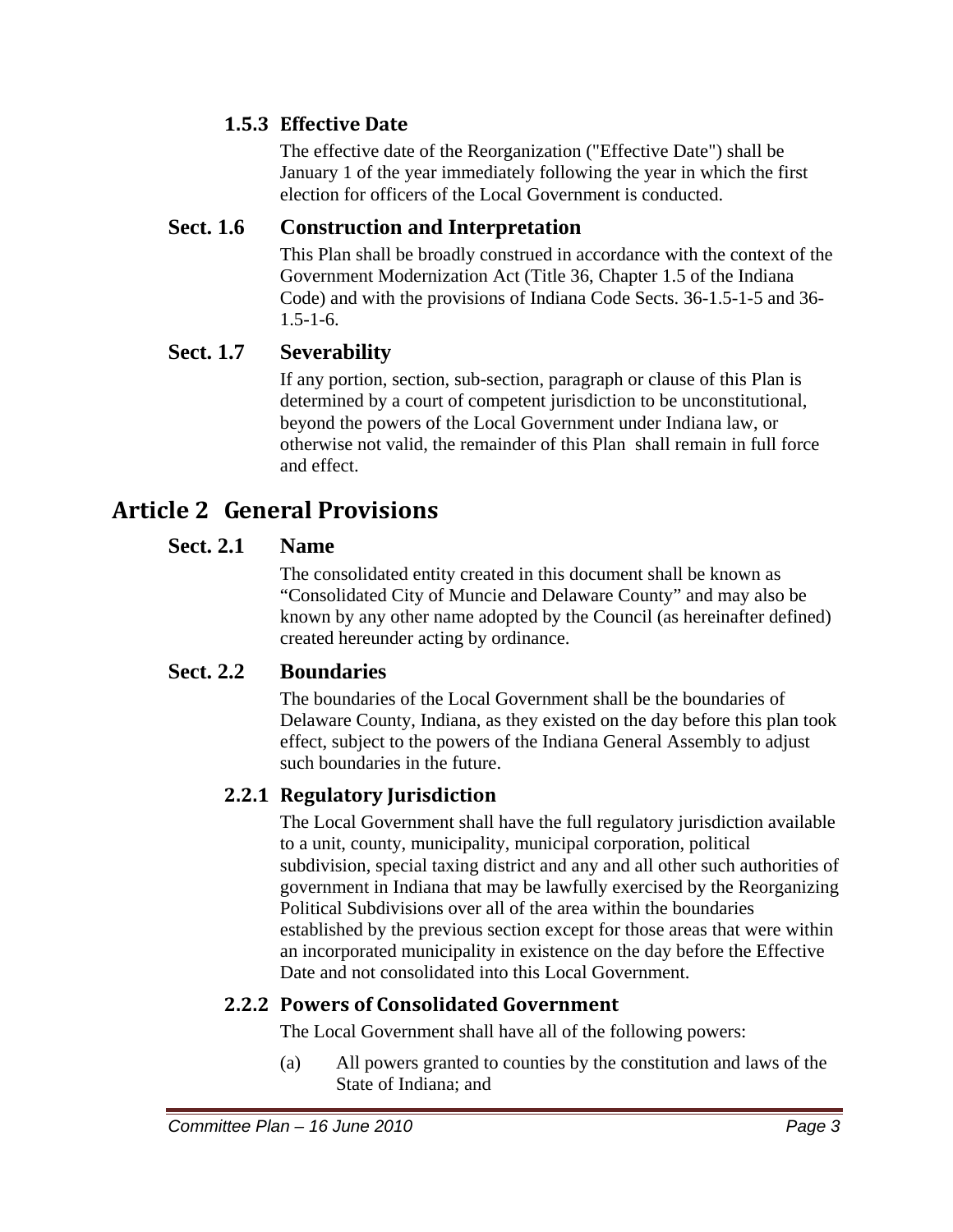- (b) All powers granted to second-class cities by the constitution and laws of the State of Indiana; and
- (c) All powers established by this Plan in accordance with the Government Modernization Act, as codified in Title 36, Article 1.5 of the Indiana Code; and
- (d) Such additional powers as may be granted to a consolidated local government by the constitution and laws of the State of Indiana.

### **2.2.3 Transfer of Powers**

Except as otherwise provided or described more particularly in this Plan, all rights, duties, and powers possessed by or conferred upon the Reorganizing Political Subdivisions, including those possessed by or conferred upon any and all agencies, departments, divisions, and other instrumentalities of the Reorganizing Political Subdivisions, at the time immediately before the Effective Date, shall be transferred and conveyed to the Local Government on the Effective Date.

# **Article 3 Legislative and Fiscal Body**

### **Sect. 3.1 Members of Consolidated Council**

### **3.1.1 Generally**

The Consolidated Council (the "Council") shall be a citizen council and shall be the legislative and fiscal body of the Local Government. Other than the County Executive (see Article 4), members shall serve part-time as citizen legislators.

### **3.1.2 Members**

The Council shall have fifteen members, selected as follows:

- (a) The County Executive or presiding officer, as set forth in Section 3.1.4;
- (b) Seven members who are elected at large; and
- (c) Seven members who are elected by district.

### **3.1.3 Qualifications**

- (a) A member of or candidate for membership n the Council, including the County Executive:
	- (i) Must be a registered voter of the jurisdiction of the Local Government;
	- (ii) Must have resided within the boundaries of the Local Government for at least one (1) year before the election;
	- (iii) Must have resided in the district in which seeking election, if applicable, for at least six (6) months before the election; and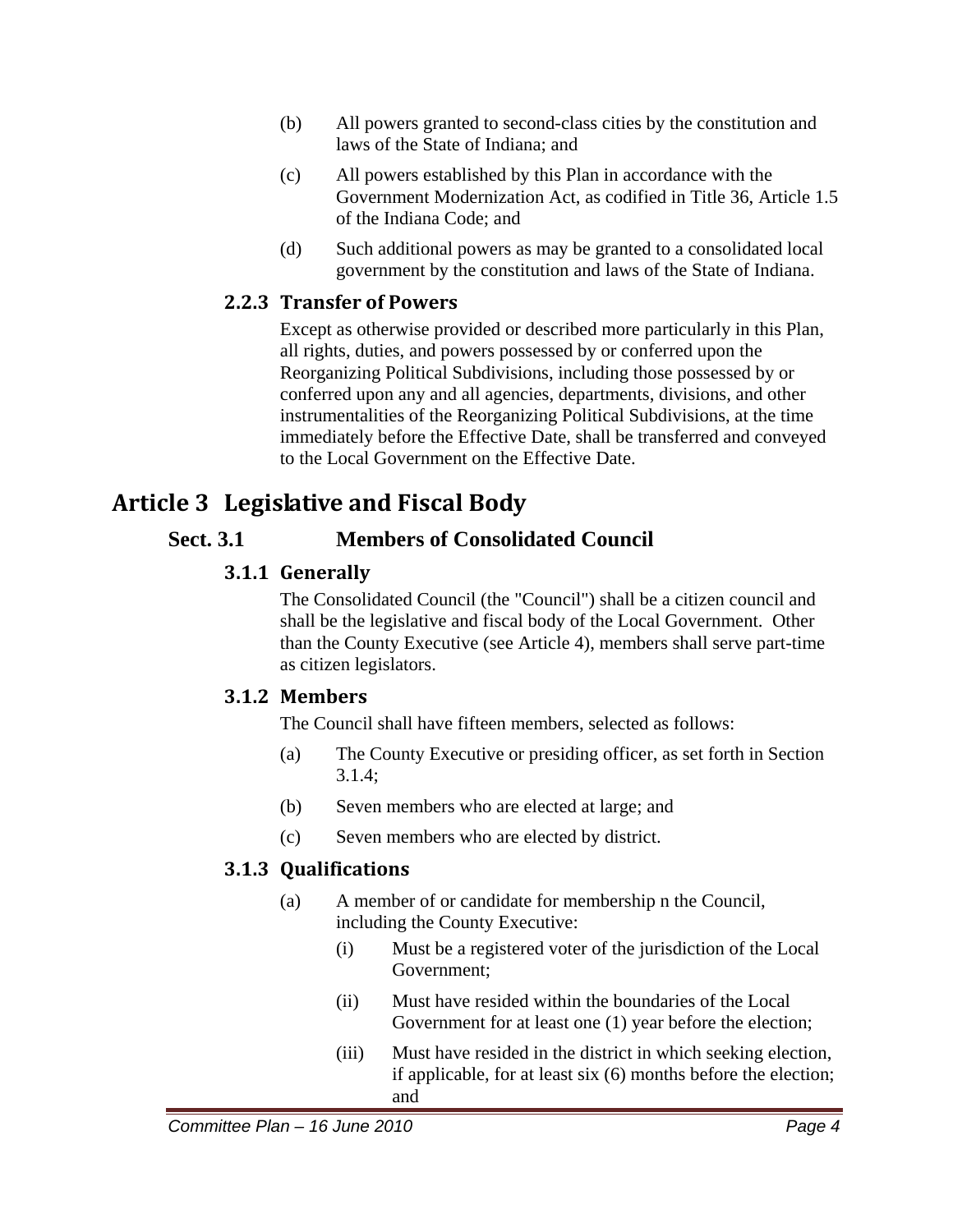- (iv) Shall remain a resident of the Local Government and of any district from which the candidate was elected throughout his or her term of office.
- (b) Any person elected to the office of county executive or member of the consolidated council who ceases to meet the residence requirements of this section shall be deemed to have resigned. The other members of the Council, or quorum thereof, shall hear any disputes arising over this issue, and the findings of fact of such members shall be determinative.

#### **3.1.4 Presiding Officer**

- (a) The County Executive shall be elected at large and shall serve as the presiding officer of the Council. The County Executive may cast a vote on the Council only in case of a tie but shall otherwise participate in the Council as any other member.
- (b) The Council shall elect from among its members a President Pro Tem, who shall preside at meetings in the absence of the County Executive.

#### **3.1.5 Districts**

The seven districts shall be established or modified by the Council in the year following the completion of each U.S. Census. Districts shall be configured in accordance with the following criteria:

- (a) Districts shall contain substantially equal populations;
- (b) Districts shall be as compact as is practicable;
- (c) To the maximum extent practicable and consistent with the previous two criteria, district boundaries shall follow precinct boundaries;
- (d) Districts shall first be configured for the Urban Service Area, incorporating the entire Urban Service Area (see Sect. 7.1.2) in as few districts as possible;
- (e) The remainder of the area served by the Local Government shall then be configured into districts following the criteria in this section;
- (f) No more than one district shall include areas that are in the Urban Service Area and areas that are not in the Urban Service Area; and
- (g) Only voters qualified to vote in a particular district shall vote in the election for a Council member from that district.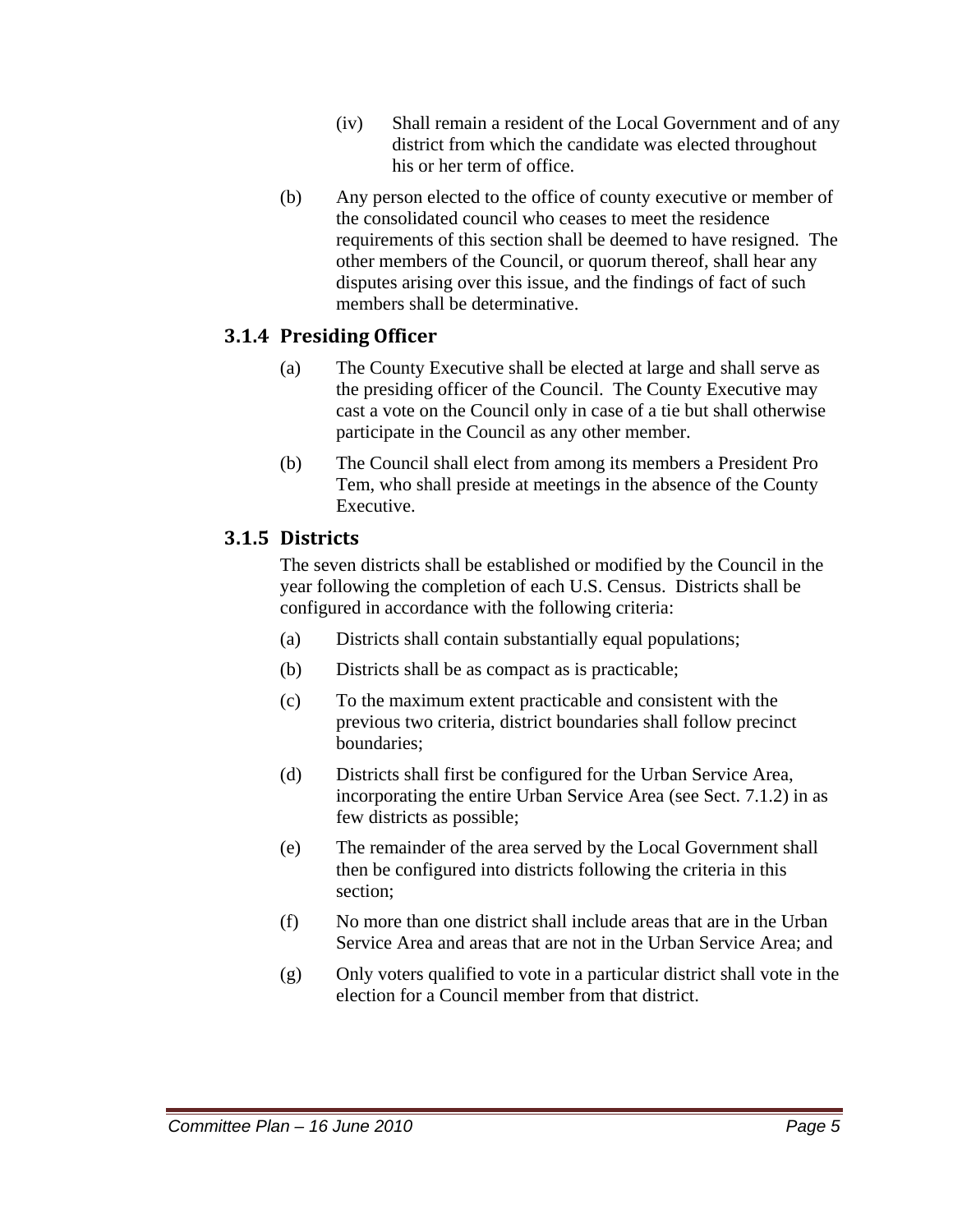### **3.1.6 Terms**

- (a) The terms of Council members, including the County Executive, shall be for four years each, subject to the varying lengths of initial terms as provided in this subsection;
- (b) Terms shall begin at 12:01 a.m. on the first day of January of the year following the year in which the member was elected;
- (c) Terms of previous office-holders whose terms are not continued shall expire at the time that the terms of their respective successors begin;
- (d) The terms shall be staggered, with the terms of the County Executive, three at-large members and four district members scheduled to expire on the first day of January in 2019 with respect to the initial term and every four years thereafter and the terms of the other four at-large members and other three district members to expire on the first day of January in 2017 and every four years thereafter. All offices shall be filled at the initial election held to fill offices under this Plan. The County Executive's term shall expire in accordance with the previous paragraph. To provide initial implementation of the staggered terms, the three district candidates certified as having been elected who receive the fewest number of votes and the four at-large candidates certified as having been elected who receive the fewest number of votes shall serve the initial terms expiring on the first day of January in 2017 and the remaining candidates certified as having been elected shall serve the terms expiring on the first day of January in 2019.
- (e) Transitional Provision. The dates in paragraphs (c) and (d) of this section have been established based on the assumption that the Effective Date will be January 1, 2015. If the Effective Date is January 1 of a later year, then the year 2015 shall be subtracted from the year in which the Effective Date actually falls, and the resulting number shall be added to each of the years listed in paragraphs (c) and (d) of this section. If the Effective Date will be January 1, 2013, then the number two shall be subtracted from each of the years specified in paragraphs (c) and (d) of this section.

#### **3.1.7 Elections**

Elections shall be held as part of the general election process in Indiana, on the dates established by the State for general elections in evennumbered years.

#### **3.1.8 Attendance at Meetings**

Members of the Council shall attend at least three quarters of the regular meetings of the Council held in each calendar year; any Council member who misses more than one quarter of the regular meetings in a calendar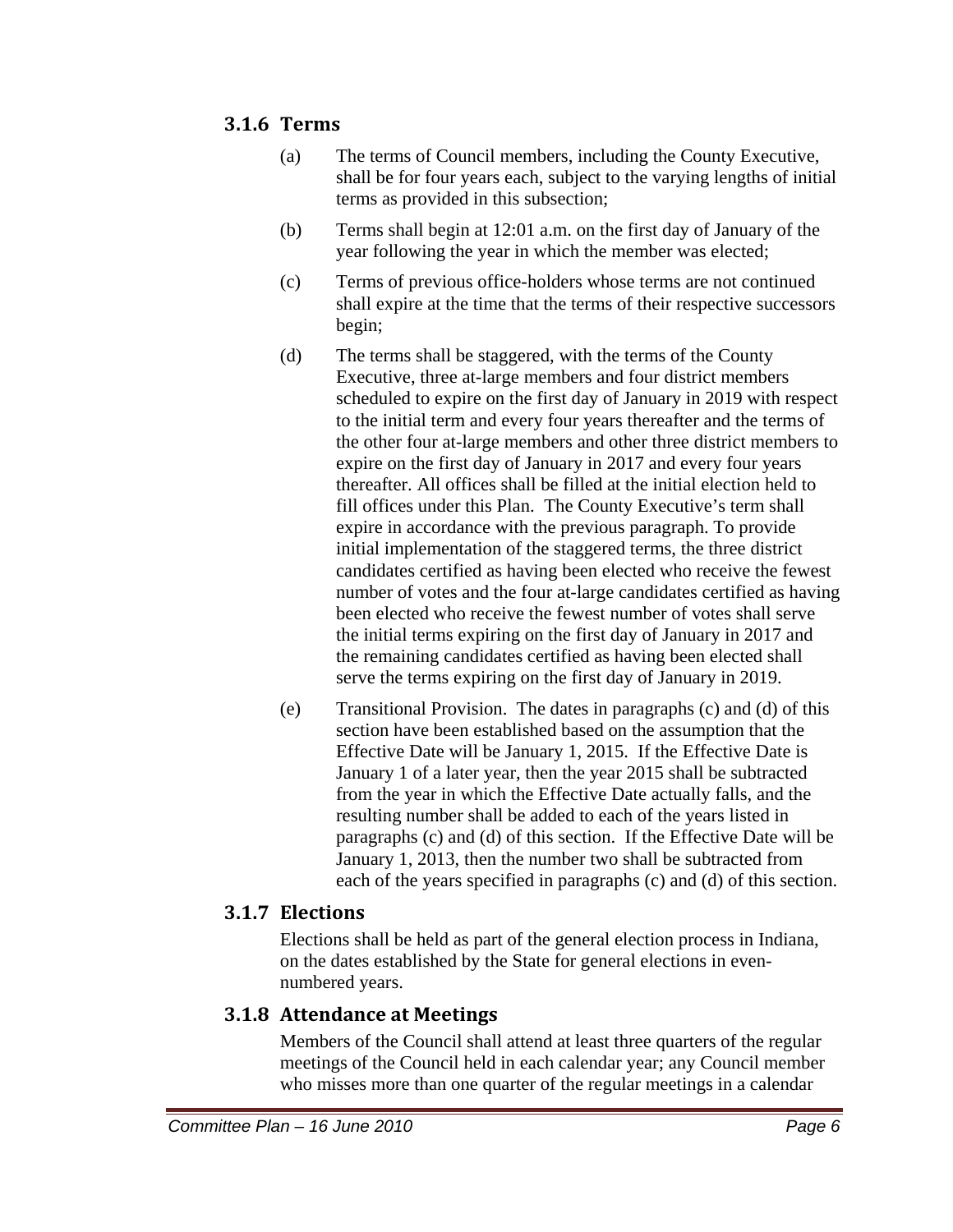year shall be removed from office by a majority vote of the Council. The Council may refrain from initiating the removal process if a majority of the Council members find that there were extenuating circumstances to excuse a sufficient number of absences to bring the member within the intent of this section.

### **3.1.9 Representation and Service Areas**

- (a) Those members of the Council elected from districts in which ten percent or more of the registered electors reside in the Urban Service Area are hereinafter called the "Urban Service Area Council Members."
- (b) Those members of the Council elected from districts in which ten percent or more of the registered electors reside in the Rural Service Area are hereinafter called the "Rural Service Area Council Members;"
- (c) One, but no more than one, district council member may be both an Urban Service Area Council Member" and a "Rural Service Area Council Member."

### **Sect. 3.2 Vacancies**

A vacancy on the Council shall be filled through the method provided by Ind. Code Sect. 3-13-11, as it may be amended or replaced in the future. In case of a vacancy in the position of County Executive, the President Pro Tem of the Council shall serve in that position until a replacement as County Executive has been named through the statutory process.

### **Sect. 3.3 Committees**

### **3.3.1 Generally**

- (a) The Council shall have two permanent committees:
	- (i) Urban Services Committee; and
	- (ii) Rural Services Committee.
- (b) The Council may from time to time establish such other standing or ad hoc committees as it may deem prudent or necessary for the conduct of its business. The Council may delegate to any such committee administrative responsibilities of the Council and advisory duties but shall not delegate to a committee the final authority to act on an ordinance or on a budget proposal.

### **3.3.2 Urban Services Committee**

- (a) The Urban Services Committee shall consist of the following:
	- (i) The Urban Services members of the Council;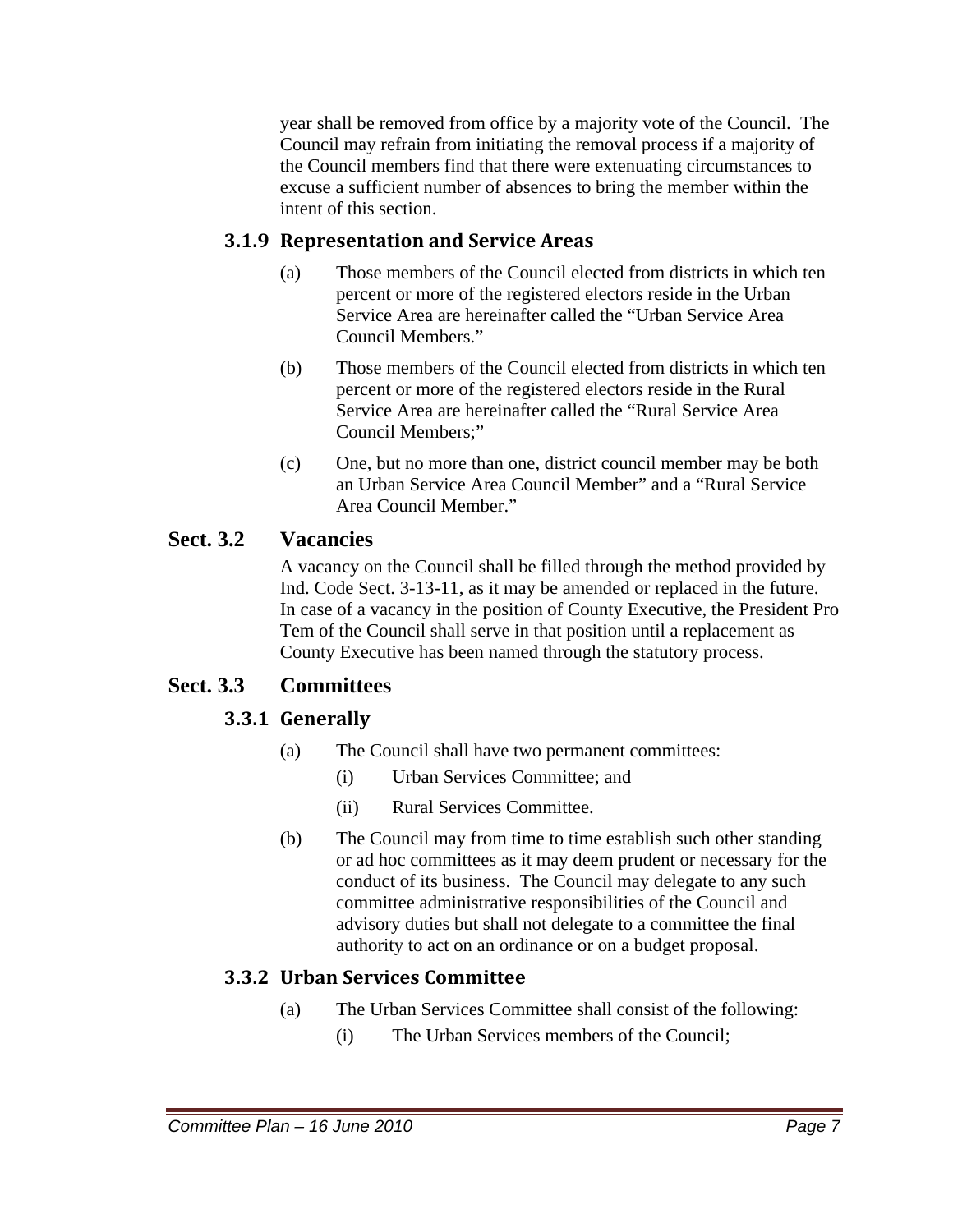- (ii) Two at-large members of the Council selected by the Council, to the extent practicable, from among those members who reside in the Urban Services Area; and
- (iii) The County Executive, who shall have no vote on the committee.
- (b) The Urban Services Committee shall elect from among its voting members a committee chair.
- (c) The Urban Services Committee shall hold a minimum of six meetings per calendar year.

#### **3.3.3 Rural Services Committee**

- (a) The Rural Services Committee shall consist of the following:
	- (i) The Rural Services members of the Council;
	- (ii) Two at-large members of the Council selected by the Council, to the extent practicable, from among those members who reside in the Rural Services Area;
	- (iii) The County Executive, who shall have no vote on the committee.
- (b) The Rural Services Committee shall elect from among its voting members a committee chair.
- (c) The Rural Services Committee shall hold a minimum of six meetings per calendar year.

### **Sect. 3.4 Meetings**

### **3.4.1 Regular Meetings**

The Council shall hold at least twenty regular meetings per calendar year. At least twelve of such regular meetings shall begin after 6 p.m. local time.

### **3.4.2 Quorum**

A quorum of the Council shall be eight members; the County Executive or other member presiding at a meeting shall be considered in determining whether the quorum has been met.

### **3.4.3 Special Meetings**

The County Executive and any one other Council member or any three Council members may call a special meeting, notice of which shall be provided to all Council members and to the public at least forty-eight hours before such meeting.

### **3.4.4 Public Meetings**

All meetings of the Council shall be conducted in accordance with the Indiana Open Door Law, Indiana Code, Title 5, Article 14, Chapter 1.5,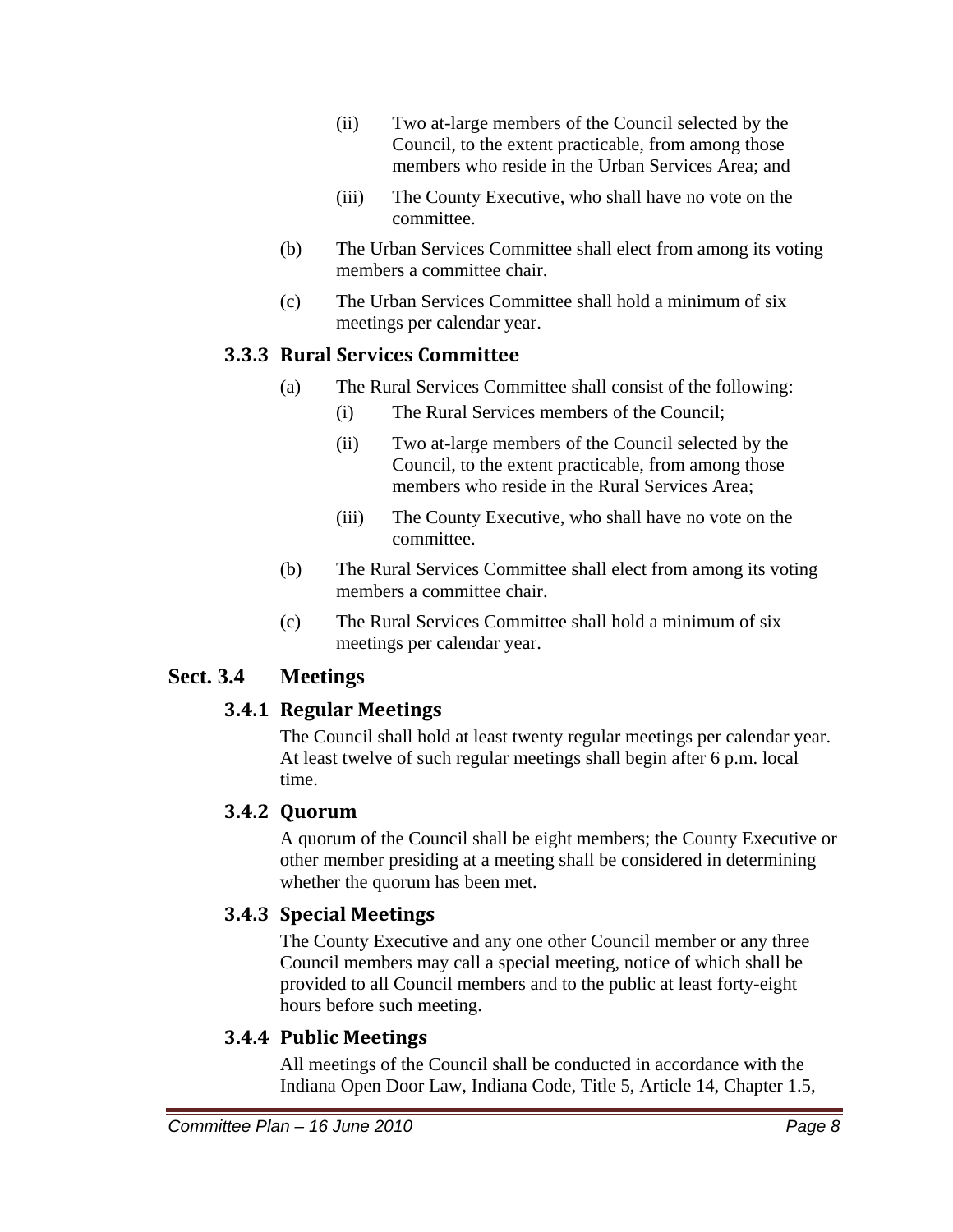and any subsequent amendments or replacements to such law. The Council may adjourn into executive session only in accordance with provisions of the Indiana Open Door Law.

### **Sect. 3.5 Powers, Duties and Procedures**

### **3.5.1 Generally**

The Council shall be the legislative body and the fiscal body of the Local Government.

### **3.5.2 Control of Finances, Property, Ordinances**

- (a) The Council shall have the exclusive power to:
	- (i) Establish budgets, within which the County Executive and County Administrator shall operate the Local Government;
	- (ii) Act as the fiscal body of the Local Government and exercise those fiscal powers set forth in Article 10;
	- (iii) Authorize the exercise of the power of eminent domain by the Local Government;
	- (iv) Establish by ordinance the qualifications, powers and duties of the County Administrator, department heads and other designated officers of the Local Government;
	- (v) Enact, repeal and amend local ordinances applying to the jurisdiction of the Local Government or separately to the Urban and/or Rural Services Area; and
	- (vi) Exercise any other powers or duties assigned to a city council, county council or local legislative or fiscal body through the Indiana Constitution and Code, except to the extent that such powers and duties have been expressly assigned to another person or entity in this Plan.
- (b) The Council and the Redevelopment Commission shall have the authority to acquire and dispose of real property of the Local Government, in accordance with Indiana Code, Title 36, Article 1, and the Council may by ordinance authorize other subordinate boards or commissions to acquire and dispose of real property;
- (c) The Council shall establish by ordinance additional procedures and authority for the acquisition and disposition of vehicles, equipment and other personal property.

### **3.5.3 Form of Actions**

(a) Every official act of the Council which is to have the force and effect of law shall be by ordinance and shall begin with the words: "The Council of Consolidated City of Muncie and Delaware County hereby ordains."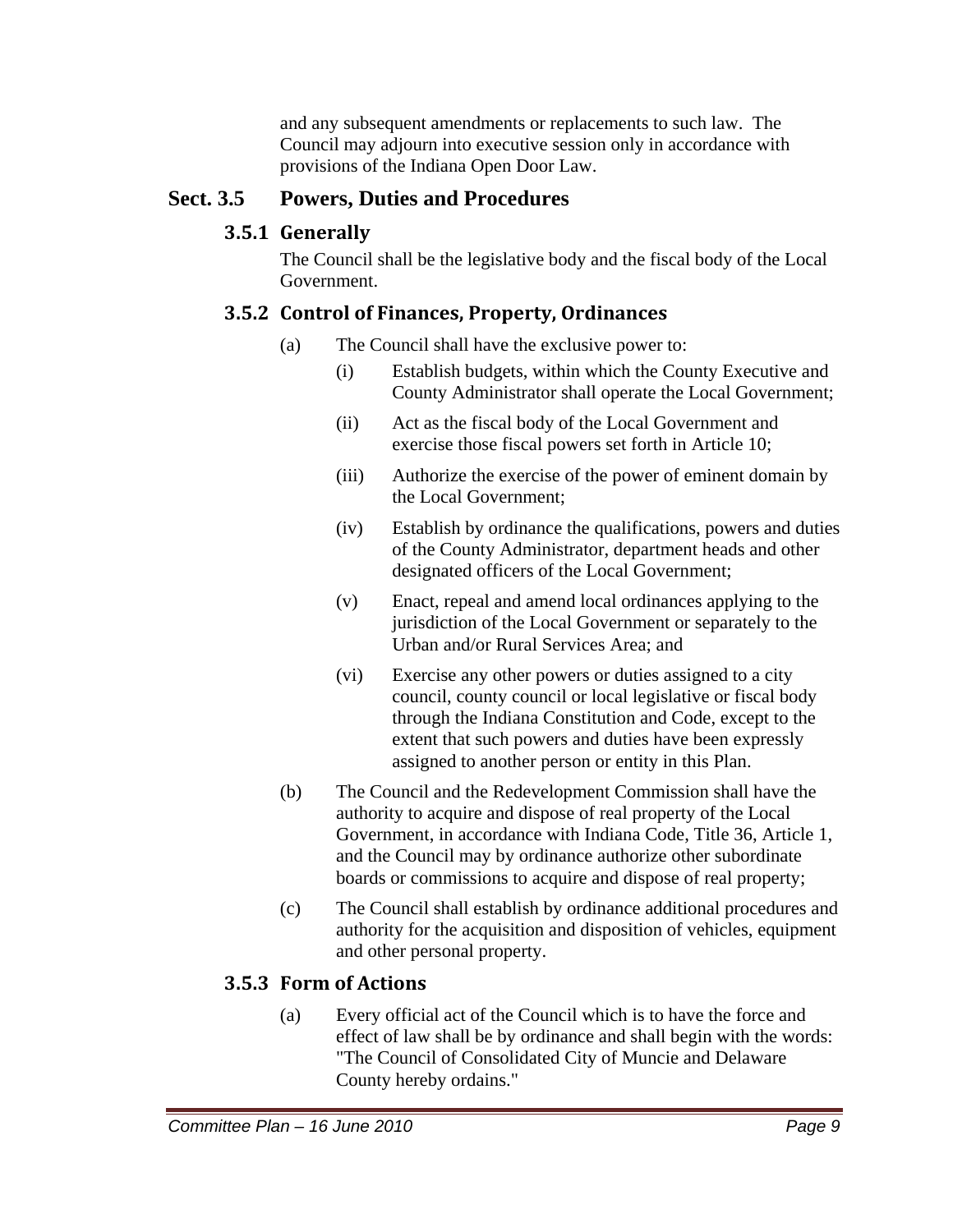(b) All other acts of the Council shall be by resolution or shall take such other form as prescribed by its rules.

### **3.5.4 Ordinance Procedure**

- (a) Every proposed ordinance and every amendment shall contain not more than one (1) subject, which shall be expressed clearly in its title;
- (b) An ordinance to be considered by the Council must be sponsored by one or more members of the Council. Prior to the introduction of any ordinance, copies of it shall be prepared by the clerk of the Council, reviewed as to form and modified as necessary by an attorney advising the Council and distributed to each member of the Council;
- (c) Every proposed ordinance shall be in writing and shall be introduced by reading the title thereof at a regular monthly, or a properly called special, meeting of the Council. Final action on an ordinance may not be taken at the same meeting at which it is introduced, unless Council votes to suspend the rules, in accordance with Section 3.5.6; and
- (d) The adoption of any ordinance shall require a vote of at least a majority of those present and voting at a duly called and held meeting.

#### **3.5.5 Agenda**

- (a) The Council shall post an agenda for each meeting at least two (2) business days before such meeting occurs, except in case of a bona fide emergency; and
- (b) The Council may discuss but shall not take final action on any item not listed on the agenda for a meeting when it is posted in accordance with paragraph (a) of this section.

#### **3.5.6 Suspension of Rules**

The Council may suspend the rules of procedure, including the requirements of Sections 3.5.5(b) (dealing with action on an ordinance at the meeting at which it is introduced) and 3.5.5(a) (dealing with action on an item not shown on a posted agenda), by a unanimous vote of all members of the Council who are present and voting, provided that it shall require at least eight (8) votes to suspend the rules.

#### **3.5.7 Record**

It shall be the responsibility of the Council to designate the Auditor or an employee of the Local Government to preserve a record of all of its proceedings, which record shall be a public record.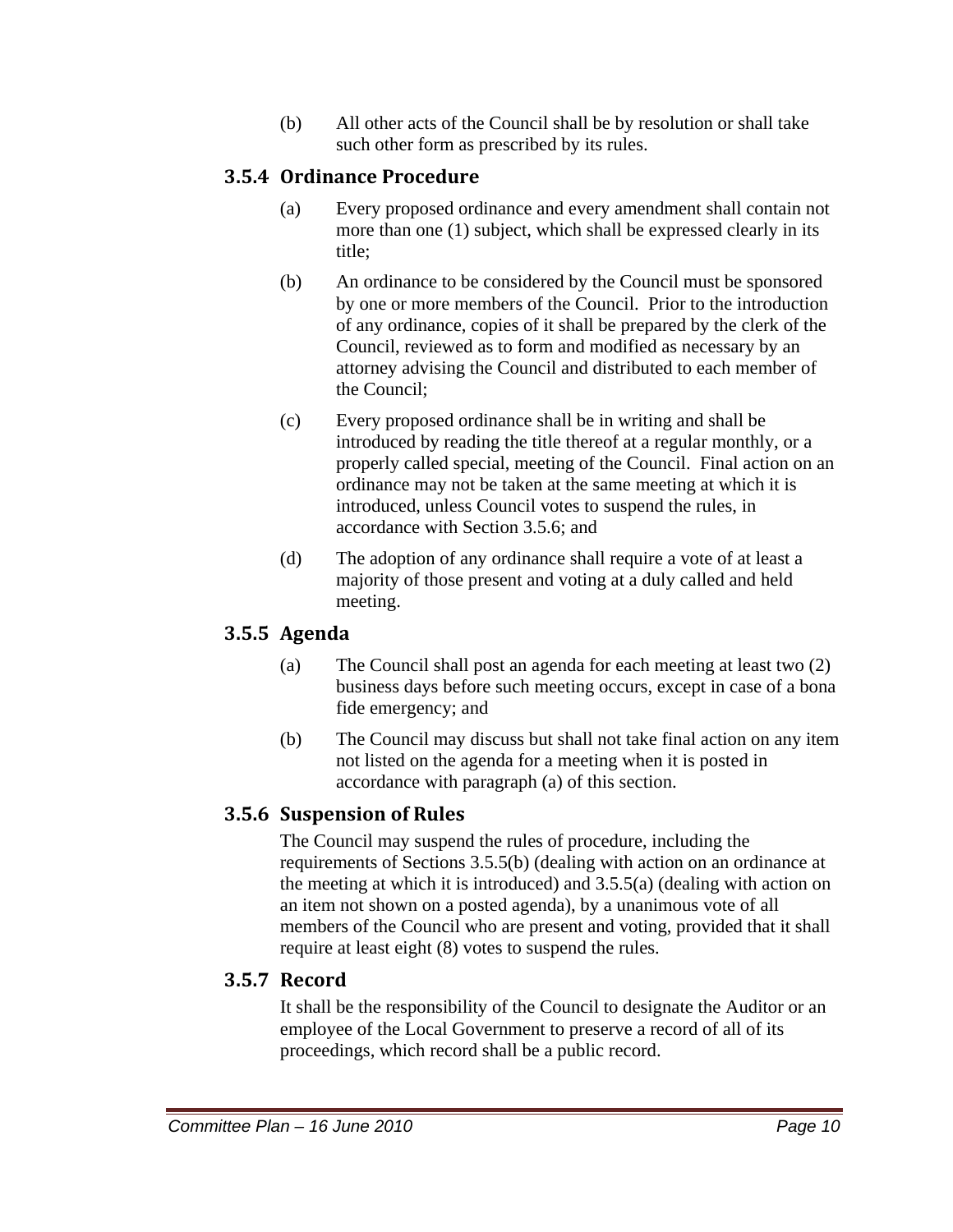### **3.5.8 Compensation**

The compensation of the members of the Council shall be established annually by ordinance. The compensation of a Council member shall not be changed between the date of his or her election and the expiration date of the term to which the member was elected, except as follows: in case of financial exigency in which the compensation of most or all Local Government employees is reduced, the compensation of Council members shall be reduced proportionately.

### **Sect. 3.6 Conflicts of Interest**

- (a) A member of the Council may not participate in discussion or vote as a member of Council or of any other body established by the Local Government in a hearing or decision of that body concerning a matter in which the member has a direct or indirect financial interest or substantial personal interest;
- (b) The Council or other body shall enter in its records the fact that its member has such a conflict;
- (c) A member who is prevented from participation regarding a matter under this section shall not be considered in determining whether there is a quorum for any portion of the meeting involving that matter but may be considered as part of a quorum for other parts of the meeting; and
- (d) In case of a question about whether a particular interest constitutes a conflict under this section, the members of the Council attending the meeting and not involved in the possible conflict shall, by resolution, determine whether there is a conflict that prevents the participation of a member in the consideration of a matter under this section.

# **Article 4 County Executive**

### **Sect. 4.1 Generally**

The County Executive shall serve as the Presiding Officer of the Council and as the Chief Executive of the Local Government.

### **4.1.1 Compensation**

The compensation of the County Executive shall be established annually by ordinance or through the budget process and shall be appropriate for a full-time executive officer of a local government in Indiana. The compensation of a County Executive shall not be changed between the date of his or her election and the expiration date of the term to which the member was elected, except as follows: in case of financial exigency in which the compensation of most or all Local Government employees is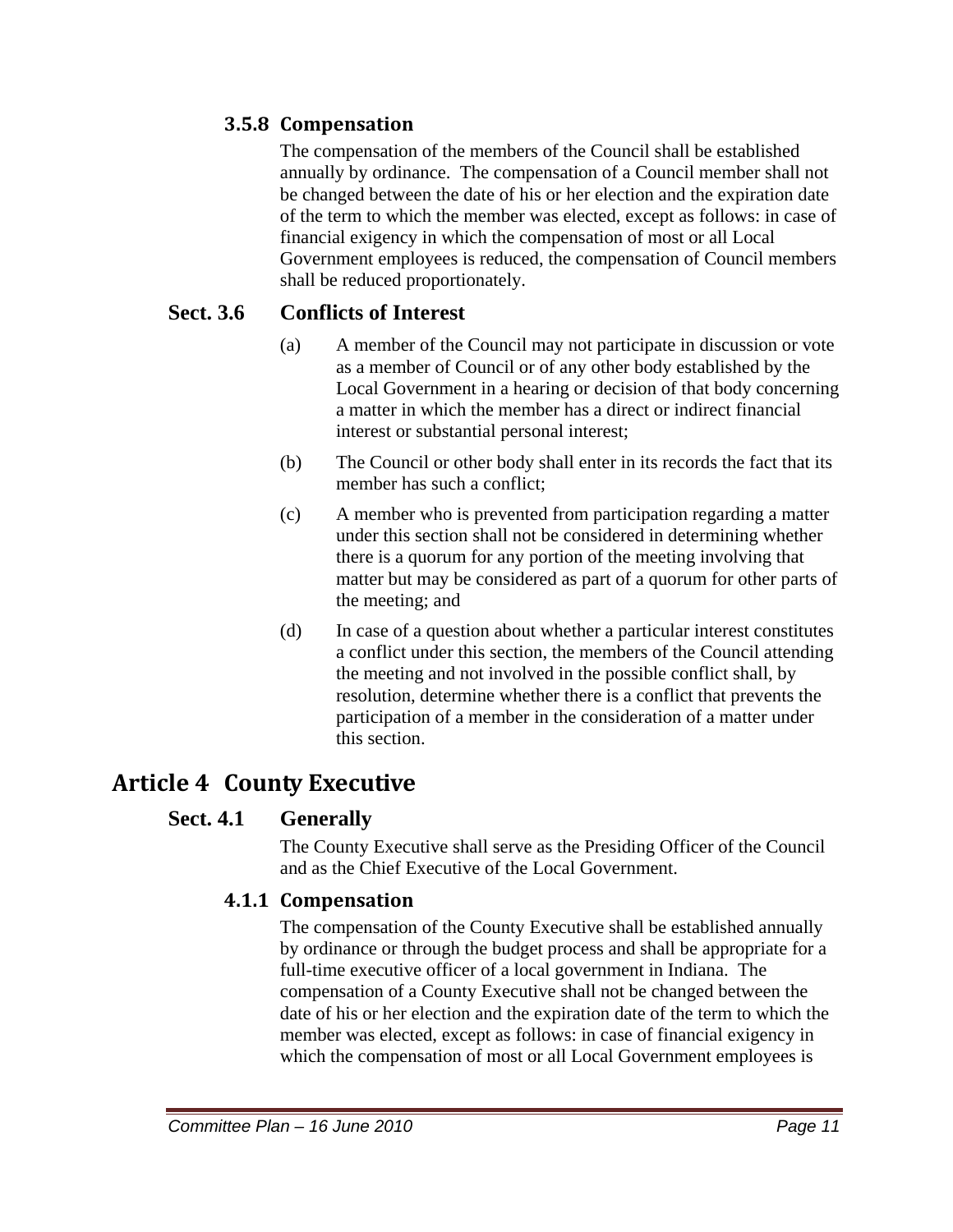reduced, the compensation of the County Executive shall be reduced proportionately.

### **4.1.2 Powers & Duties, Generally**

The County Executive shall be the chief executive officer of the Local Government. Except as otherwise expressly provided herein, the County Executive shall have all of the powers and duties:

- (a) Assigned to the executive of a second-class city under Indiana law, except that the County Executive shall not have a veto over actions of the Council;
- (b) Assigned to a county executive under Indiana law; and
- (c) Expressly assigned to the County Executive under this Plan or by ordinance adopted by the Council.

# **Article 5 County Administrator**

### **Sect. 5.1 Appointment and Conditions of Employment**

### **5.1.1 Qualifications**

- (a) The County Administrator shall have a degree or certification in city management, county management, public administration or a closely related field. Upon the recommendation of the County Executive and with the approval of the Council for a particular applicant, the following qualifications will meet the intent of this section:
	- (i) A combination of a college degree in any field plus four years of senior management experience in a government agency in the United States with a budget that is comparable in size to (or larger than) the budget of the Local Government; or
	- (ii) Other appropriate education and a total of eight years of senior management experience in such a local government.
- (b) The County Administrator shall be selected without regard to political party affiliation or lack thereof.
- (c) Other qualifications for the County Administrator shall be established by Ordinance. No change in required qualifications shall affect the tenure of a person holding office as County Administrator on the date of such change.

### **5.1.2 Residency**

A person appointed as County Administrator shall establish residency within the boundaries of the Local Government within 180 days of taking office and shall physically reside within those boundaries from that time throughout his or her service as County Administrator.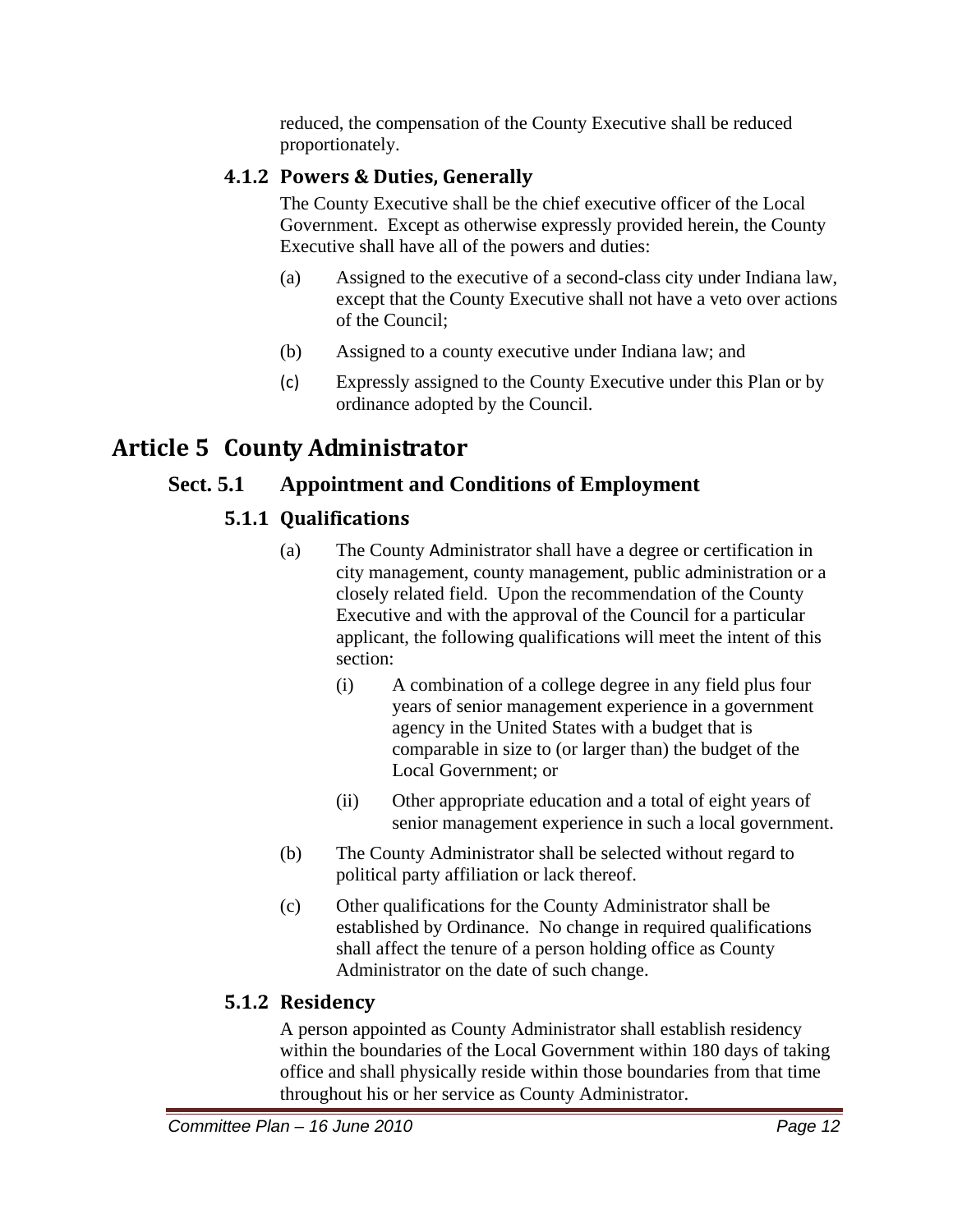### **5.1.3 Appointment**

The County Executive shall nominate a person meeting the qualifications for the office; such nomination shall be considered by the Council at its first meeting occurring at least five days after the County Executive has provided Council members with the name and qualifications of the nominee. Upon the approval of a simple majority of the members of the Council present and voting at such meeting, the County Administrator shall take office.

### **5.1.4 Removal for Cause**

The County Administrator may be removed for cause by:

- (a) The County Executive, by written order; or
- (b) A vote by ten or more members of the Council.

#### **5.1.5 Other Removal**

The County Administrator may be removed without cause, subject to any contract rights of the Administrator, on the written request of the County Executive and by majority vote of the members of the Council participating in a duly called regular or special meeting of the Council.

#### **5.1.6 Compensation**

The compensation of the County Administrator shall be established through the annual budget process, with due consideration given to the recommendation of the County Executive. Such compensation shall not be reduced during a budget year except in case of financial exigency in which the compensation of most or all Local Government employees is reduced, in which case the compensation of the County Administrator shall be reduced proportionately.

### **Sect. 5.2 Powers and Duties**

### **5.2.1 Generally**

The County Administrator shall serve as the chief operating officer of the local government, subject to the directives and guidance of the County Executive.

### **5.2.2 Reporting**

The County Administrator shall report to the County Executive.

### **5.2.3 Responsibilities to Council**

The County Administrator shall be responsible for preparing such reports and gathering such information as the Council as a whole may direct or request as part of its duties. Requests for information from individual Council members shall be directed to the County Executive.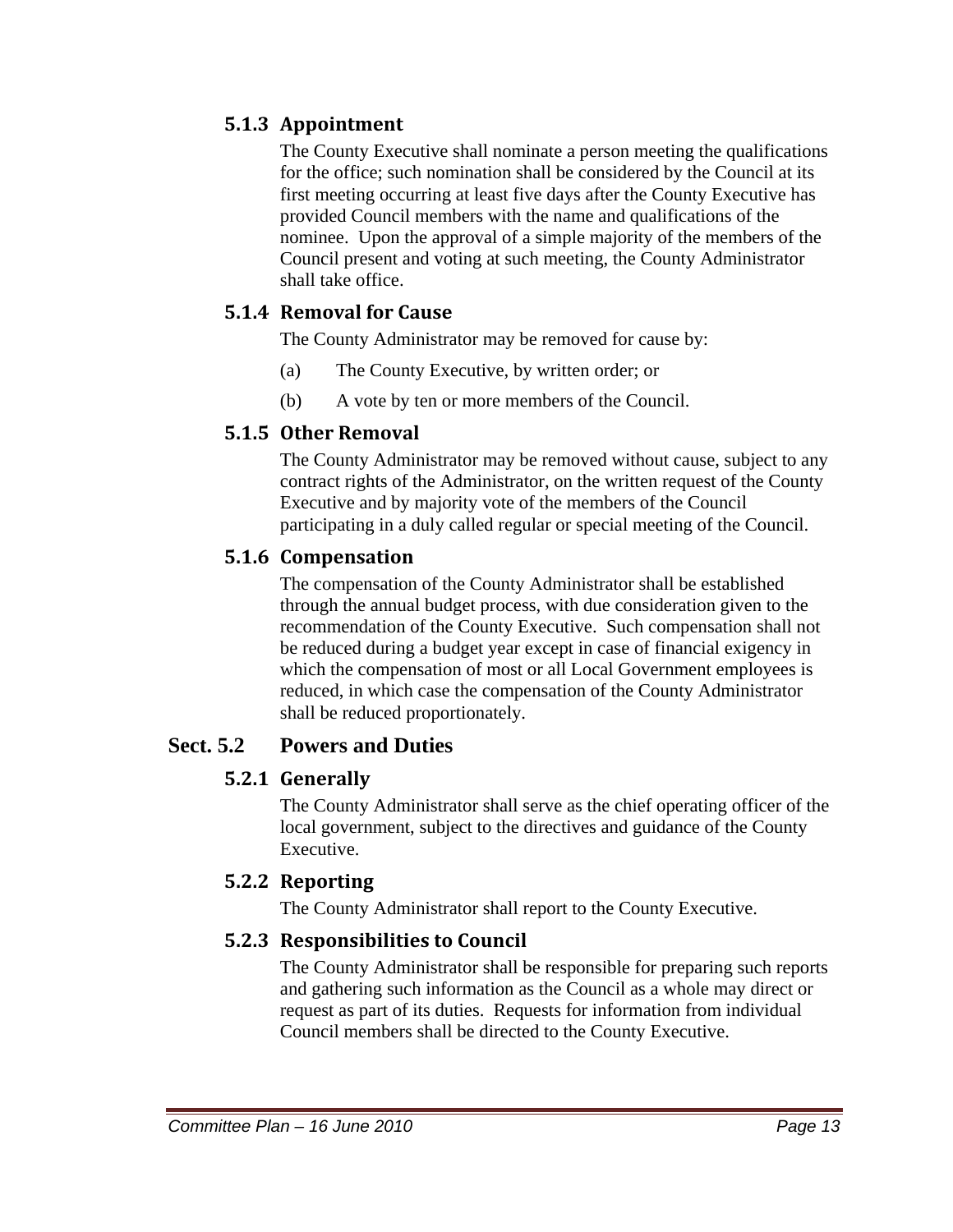# **Article 6 Chief Financial Officer**

### **Sect. 6.1 Appointment and Conditions of Employment**

### **6.1.1 Qualifications**

- (a) The Chief Financial Officer shall have a degree or certification in public finance, accounting or a closely related field; if the degree or certification is in accounting generally, the Chief Financial Officer shall also have experience in accounting for local or state governments;
- (b) The Chief Financial Officer shall be selected without regard to political party affiliation or lack thereof; and
- (c) Other qualifications for the Chief Financial Officer shall be established by Ordinance. No change in required qualifications shall affect the tenure of a person holding office as Chief Financial Officer on the date of such change.

#### **6.1.2 Residency**

A person appointed as Chief Financial Officer shall establish residency within the boundaries of the Local Government within 180 days of taking office and shall physically reside within those boundaries from that time throughout his or her service as Chief Financial Officer.

#### **6.1.3 Appointment**

The County Executive shall nominate a person meeting the qualifications for the office; such nomination shall be considered by the Council at its first meeting occurring at least five days after the County Executive has provided Council members with the name and qualifications of the nominee. Upon the approval of a simple majority of the members of the Council present and voting at such meeting, the Chief Financial Officer shall take office.

#### **6.1.4 Removal for Cause**

The Chief Financial Officer may be removed for cause by:

- (a) The County Executive, by written order; or
- (b) A vote by ten or more members of the Council.

#### **6.1.5 Other Removal**

The Chief Financial Officer may be removed without cause, subject to any contract rights of the Chief Financial Officer, on the written request of the County Executive and by majority vote of the members of the Council participating in a duly called regular or special meeting of the Council.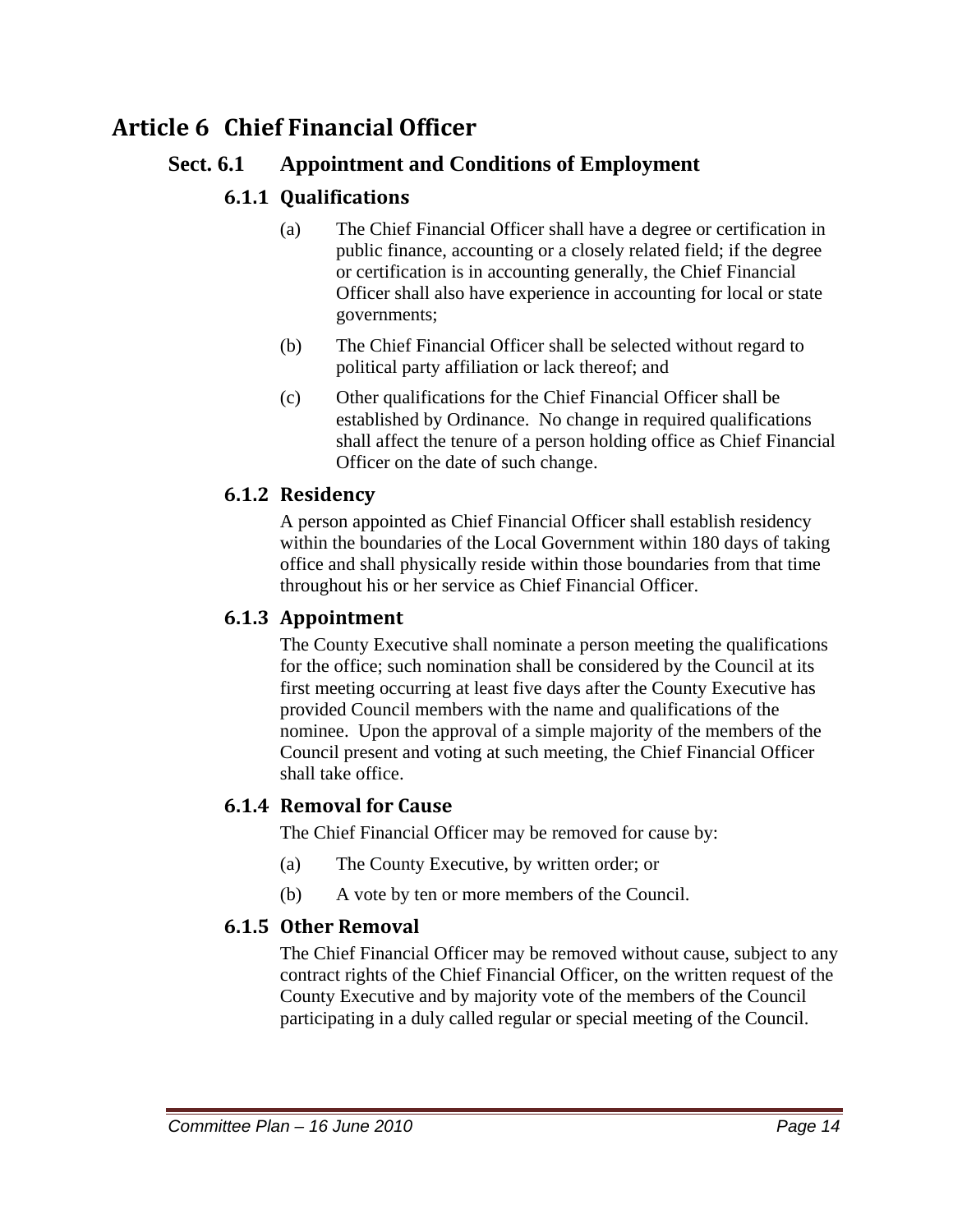### **6.1.6 Compensation**

The compensation of the Chief Financial Officer shall be established through the annual budget process, with due consideration given to the recommendation of the County Executive. Such compensation shall not be reduced during a budget year except in case of financial exigency, in which the compensation of most or all Local Government employees is reduced, in which case the compensation of the Chief Financial Officer shall be reduced proportionately.

### **Sect. 6.2 Powers and Duties**

### **6.2.1 Generally**

- (a) The Chief Financial Officer shall serve as the controller and chief financial officer of the Local Government, subject to the directives and guidance of the County Executive;
- (b) The Chief Financial Officer shall be responsible for the purchasing function of the Local Government; and
- (c) The Chief Financial Officer shall perform duties otherwise performed by a County Auditor related to the issuance of warrants or their subsequent redemption or cancellation and all duties related to the examination and settlements of accounts of the Local Government; the Chief Financial Officer and the Auditor shall have concurrent authority to collect monies due to the Local Government.

#### **6.2.2 Reporting**

The Chief Financial Officer shall report to the County Executive.

#### **6.2.3 Responsibilities to Council**

The Chief Financial Officer shall be responsible for preparing such reports and gathering such information as the Council as a whole may direct or request as part of her or his duties. Requests for information from individual Council members shall be directed to the Chief Financial Officer through the County Executive. The Chief Financial Officer shall present a budget and financial report to the Council at least monthly.

### **Article 7 Service Areas**

The Local Government shall have more than one service area. The level of a particular service and the related tax rates to support such service may differ between service areas but not within a single service area.

### **Sect. 7.1 Service Areas Established**

#### **7.1.1 General Service Area**

The General Service Area includes all land within the boundaries of the Local Government.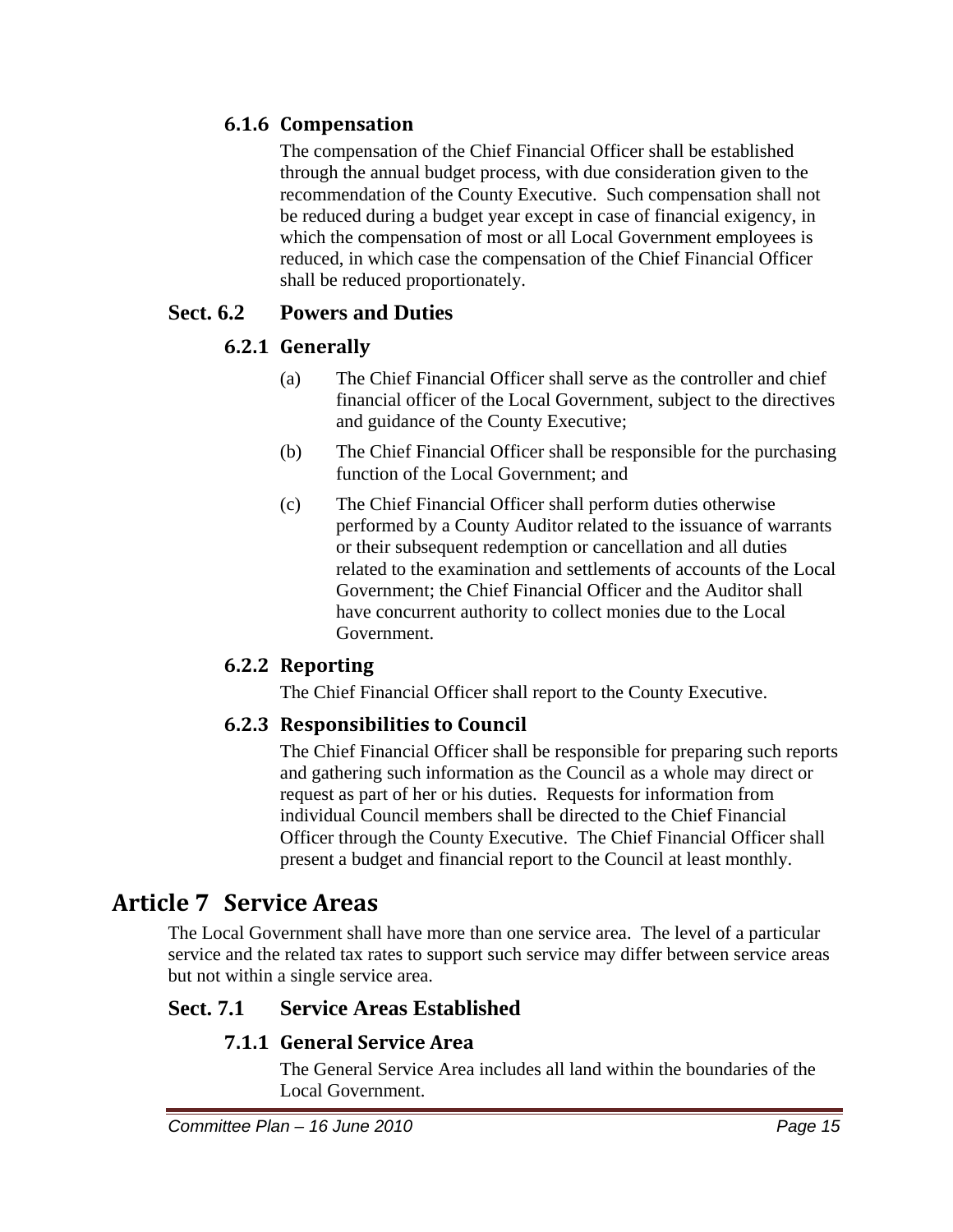### **7.1.2 Urban Service Area**

The Urban Service area includes all land within the boundaries of the City of Muncie as it existed on the day before this Plan became effective.

### **7.1.3 Rural Service Area**

The Rural Service Area includes all land within the boundaries of the Local Government but not within the Urban Service Area and not within the boundary of any municipality other than the City of Muncie as such municipality existed on the day before the Effective Date.

### **7.1.4 Rural Fire Service Area**

The Rural Fire Service Area includes all land for which the Local Government is responsible for providing fire protection but which land is not within the Urban Service Area. It is not the intent of this section to allow the Local Government to compete with or attempt to usurp the authority of a township government that provides fire service; rather it is the intent of this section to create a structure through which the Local Government can provide rural fire services to any area in which a township may no longer exist or in which a township may no longer be providing fire services.

### **7.1.5 Special Service Areas**

The Local Government may, by ordinance, establish special service areas, including one or more such districts that correspond to the boundaries of a municipality that is not a Reorganizing Political Subdivision under this Plan as part of an approved Interlocal Agreement with such municipality or in connection with the dissolution or reorganization of such municipality.

### **Sect. 7.2 Services Provided**

### **7.2.1 General Service Area**

The general service area shall serve as a taxing district to pay for general services provided for or on behalf of all residents of the County. Those include but are not necessarily limited to: 911 service; animal control; building commissioners; controller and finance; emergency medical services; engineering and surveying; drainage and storm water to the extent that such services are the responsibility of the Local Government; public lands, including publicly owned parks, fairgrounds, cemeteries, recreational facilities; public health; planning and geographic information services; redevelopment; bridges; management, operation and maintenance of buildings and other real property owned by the Local Government.

In addition, the general service area shall serve as the tax base for paying for general county services, including but not necessarily limited to: Council; county executive, county administrator and other central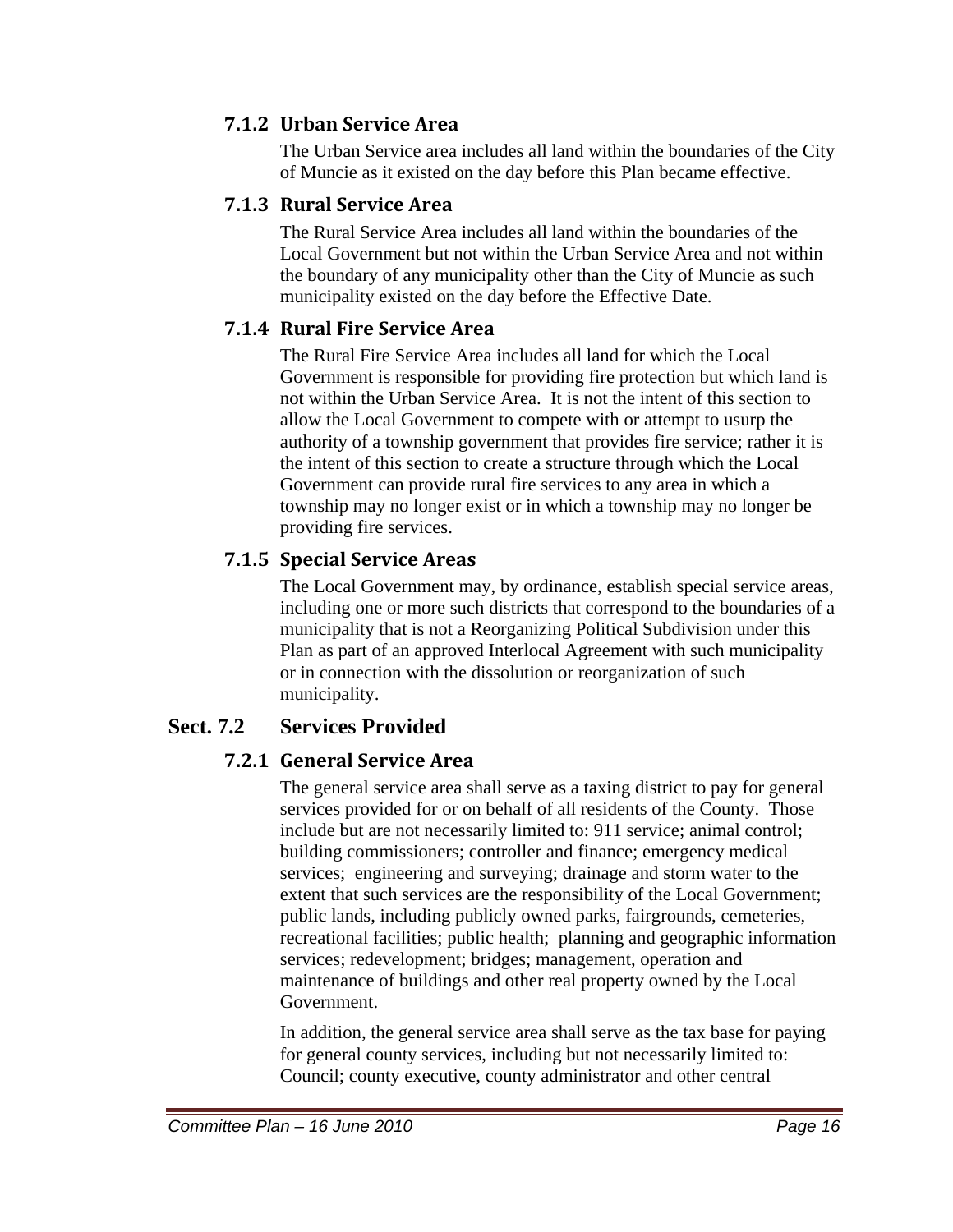administrative staff; chief financial officer and related functions; personnel and human resources; insurance and risk management; Auditor; Treasurer; Recorder; Clerk and local share of court operations; the Sheriff's duties related to general County government, including operation of the jail and building security but not including rural police functions.

Decisions about the level of service and the financing for such services shall be the responsibility of the Council as a whole.

### **7.2.2 Urban Service Area**

Services provided separately to the Urban Services Area upon the Effective Date shall be: street lighting; police services; professional fire services; and such incidental services as the Urban Services Committee shall recommend. Decisions about the level of service and the financing for such services and about changes in the nature of services offered in such area shall be made only upon the recommendation of a majority of the Urban Services Committee

### **7.2.3 Rural Service Area**

Services provided separately to the Rural Service Area upon the Effective Date shall be the rural police patrol function of the Sheriff's office. Decisions about the level of service and the financing for such services and about changes in the nature of services offered in such area shall be made only upon the recommendation of a majority of Rural Services Committee.

### **7.2.4 Streets and Roads**

Maintenance and construction of streets, roads and highways, other than bridges, shall be funded from available state and federal funds, local share of the gasoline tax, the wheel tax and from taxes levied in the Rural and Urban Service Areas and in any Special Service Area in which the Local Government has become responsible for street and road maintenance.

### **Sect. 7.3 Different Ordinances**

- (a) Upon the recommendation of a majority of the members of the Rural Service Area Members of the Council, the Council may adopt regulatory ordinances for the Rural Area that differ from the ordinances in effect in the jurisdiction generally.
- (b) Upon the recommendation of a majority of the members of the Urban Service Area Members of the Council, the County may adopted regulatory ordinances for the Urban Area that differ from the ordinances in effect in the jurisdiction generally.

### **Sect. 7.4 Expansion of Urban Service Area**

The Urban Service Area may be expanded by action of the Council if the proposed expansion meets both of the following conditions: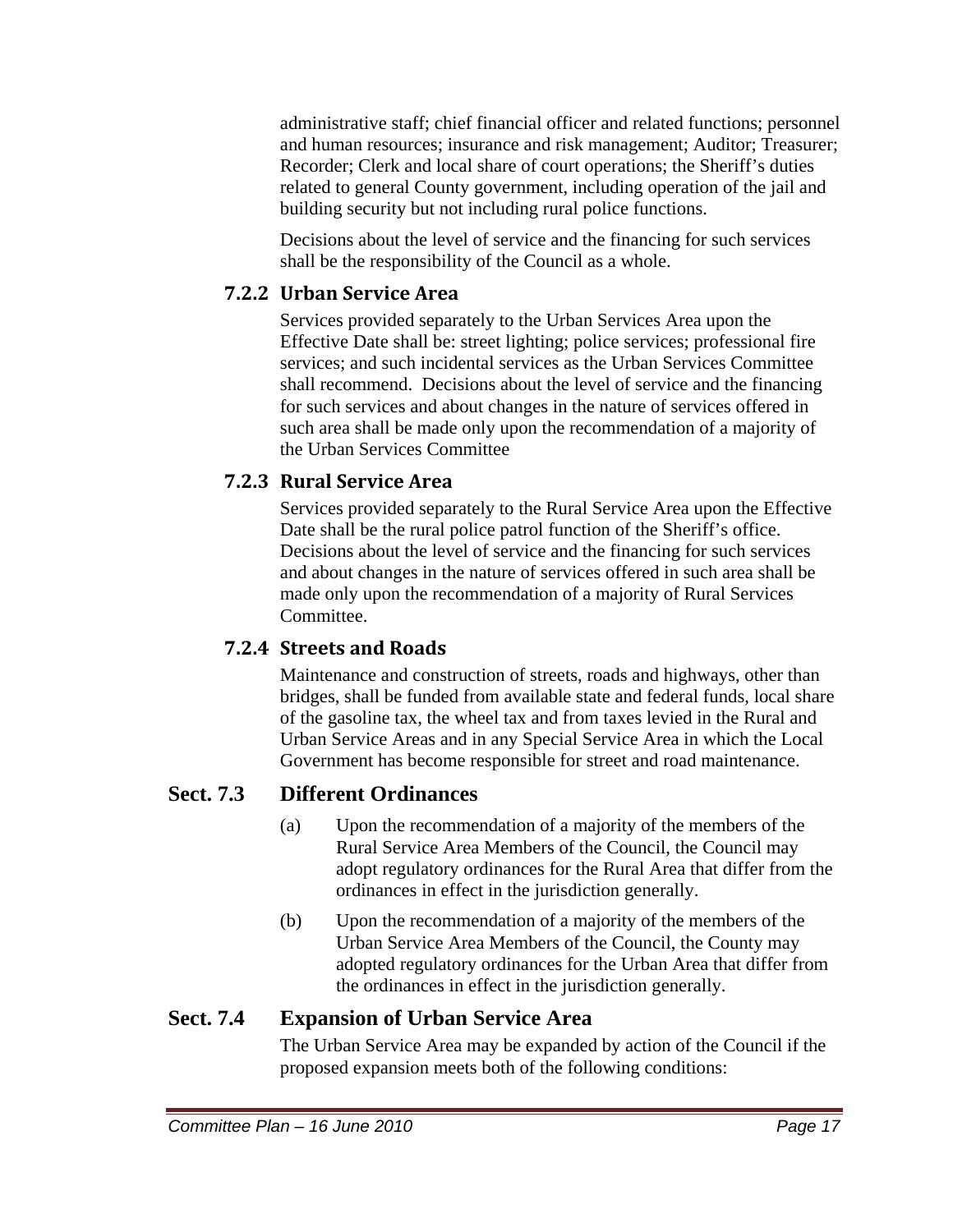- (a) The expansion is requested in writing by petitions representing the owners of at least two-thirds of the land area and two-thirds of the assessed value of the expansion area; and
- (b) The expansion area is "contiguous" with the existing Urban Service Area in accordance with the following paragraph.
- (c) For purposes of this section, the expansion area may be considered "contiguous" to the existing Urban Service Area only if at least one-eighth (1/8) of the aggregate external boundaries of the territory coincides with the boundaries of the existing Urban Service Area. In determining if the expansion area is contiguous, a strip of land less than one hundred fifty feet (150) wide which connects the existing Urban Service Area to the proposed expansion area is not considered a part of the boundaries of either the existing Urban Service Area or the proposed expansion area.

# **Article 8 Appointments to Boards and Commissions**

### **Sect. 8.1 Purpose**

- (a) Under a variety of statutes, interlocal agreements and other legal authority and documents, the City of Muncie and Delaware County as they exist before the Effective Date each have ex officio representation on and/or appointments to a number of boards and commissions;
- (b) Membership on such boards and commissions has been established by multiple means, including state statutes, local ordinances, interlocal agreements and local custom;
- (c) It is the purpose of this section to specify how such positions will be filled by the Reorganized Local Government; and
- (d) It is not the intent of this section to limit how such positions are filled in the future; to the extent that such appointments are or may be controlled by ordinance or other action of a local government legislative body, the Council may by such action establish criteria and procedures for filling such positions in the future without regard to this section.

### **Sect. 8.2 Ex Officio Positions**

(a) If a statute, interlocal agreement or other organizational document provides that a position on such a board or commission is to be filled by a member of the city council, the county council, the board of county commissioners, the local legislative body or the local fiscal body, such position shall be filled by a member of the Council, selected by the Council.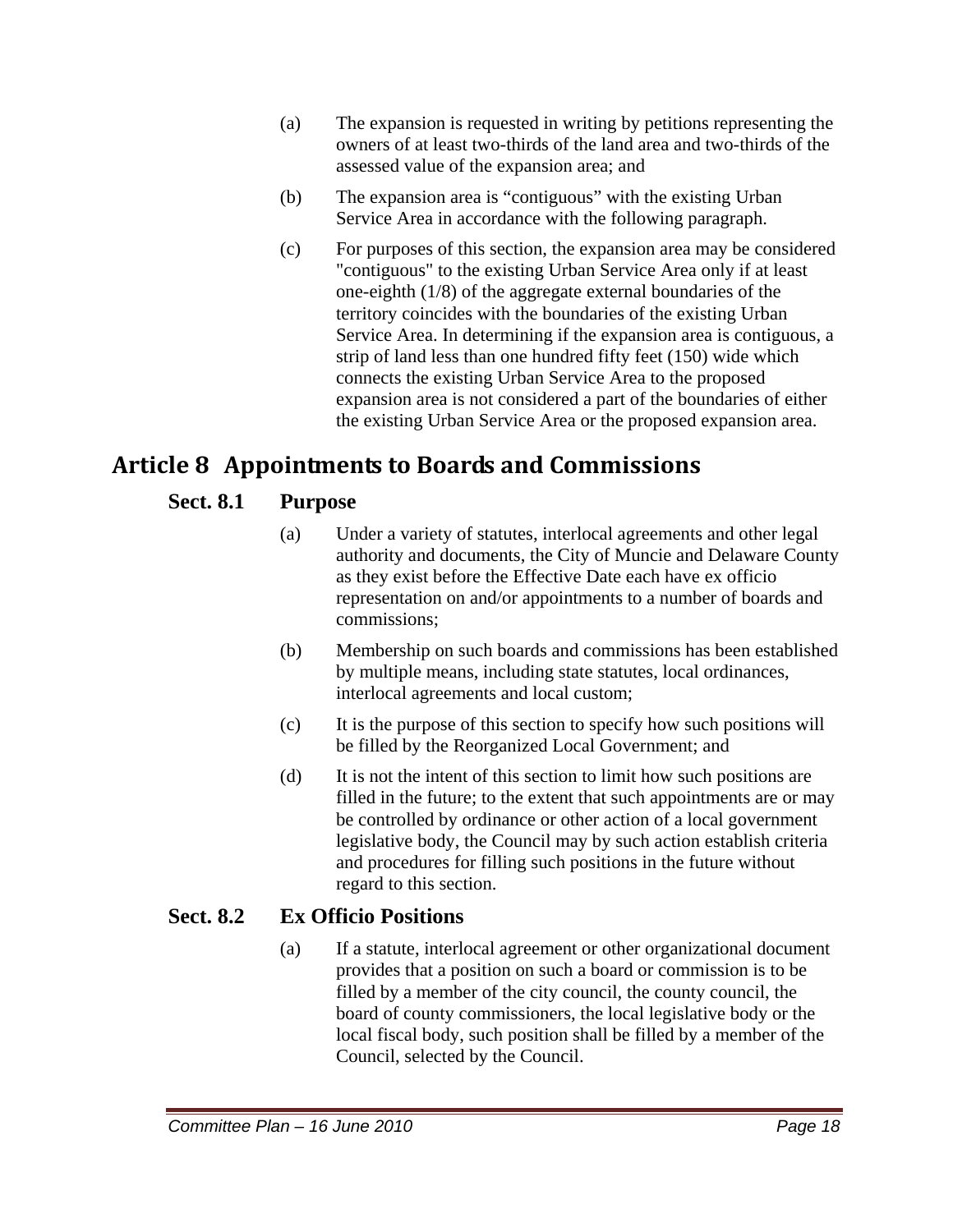(b) If a statute, interlocal agreement or other organizational document provides that a position on such a board or commission is to be filled personally by the mayor, such position shall be filled personally by the County Executive.

### **Sect. 8.3 Appointments by Legislative or Fiscal Bodies**

If a statute, interlocal agreement or other organizational document provides that a position on such a board or commission is to be filled by a person appointed by the city council, the county council, the board of county commissioners, the local legislative body or the local fiscal body, such position shall be filled as determined by the County Council, subject to the following provisions:

- (a) If the board or commission deals with issues limited to the Urban Services Area, the appointment shall be made by the Urban Services Committee of the Council;
- (b) If the board or commission deals with issues limited to the Rural Services Area, the appointment shall be made by the Rural Services Committee of the Council; or
- (c) All other positions shall be filled as the Council shall determine, which may be by a committee or by action of the entire Council.

### **Sect. 8.4 Appointments by Executive**

If a statute, interlocal agreement or other organizational document provides that a position on such a board or commission is to be filled by appointment by the mayor or the county executive, such position shall be filled by appointment by the County Executive, subject to the following limitation:

- (a) If the effect of this provision would result in the appointment of a majority of the members of such board or commission by the County Executive, then:
	- (i) The County Executive shall have the authority to appoint one less than a majority of the board or commission; and
	- (ii) The other appointments that would otherwise fall to the County Executive under this section shall be made by the Council, in accordance with the provisions of Sect. 8.3.

# **Article 9 Departments, Department Directors**

### **Sect. 9.1 Departments**

### **9.1.1 Established**

There shall be the following departments on the Effective Date:

(a) Finance;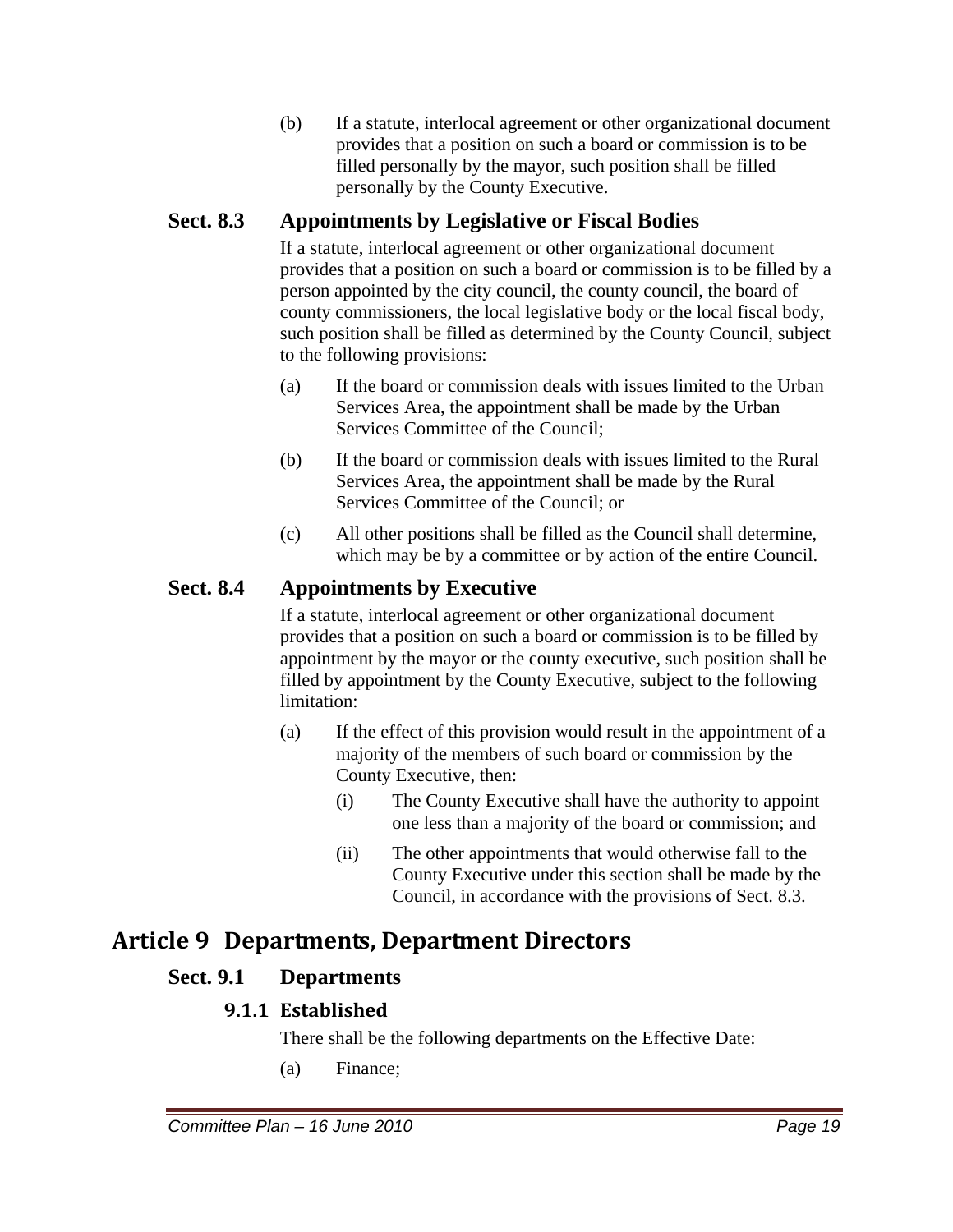- (b) Human Resources;
- (c) Information Technology;
- (d) Public Lands;
- (e) Public Planning and Economic Development;
- (f) Public Safety;
- (g) Public Works;
- (h) Regulatory Agencies;
- (i) Urban Fire Department;
- (j) Urban Police Department; and
- (k) Veterans' Services.

### **9.1.2 Reporting of Department Heads and Other Officers**

- (a) The following officers and department heads shall report to the County Executive:
	- (i) The County Administrator (who also has responsibilities to the Council);
	- (ii) The Chief Financial Officer (who also has responsibilities to the Council);
	- (iii) The Chief or other head of the Urban Fire Department; and
	- (iv) The Chief or other head of the Urban Police Department.
- (b) The following department heads shall report to the County Administrator:
	- (i) Human Resources;
	- (ii) Information Technology;
	- (iii) Public Lands;
	- (iv) Public Planning and Economic Development;
	- (v) Public Safety;
	- (vi) Public Works;
	- (vii) Regulatory Agencies; and
	- (viii) Veterans' Services.

### **Sect. 9.2 Reorganization**

With respect to the departments established herein, the transfer of authority under subsection 2.2.3 of this Plan, and any vesting of powers in the Local Government in the future, the Council may add, eliminate or reorganize departments or change the reporting lines set out in this Plan by ordinance, following the procedure set forth in this sub-section: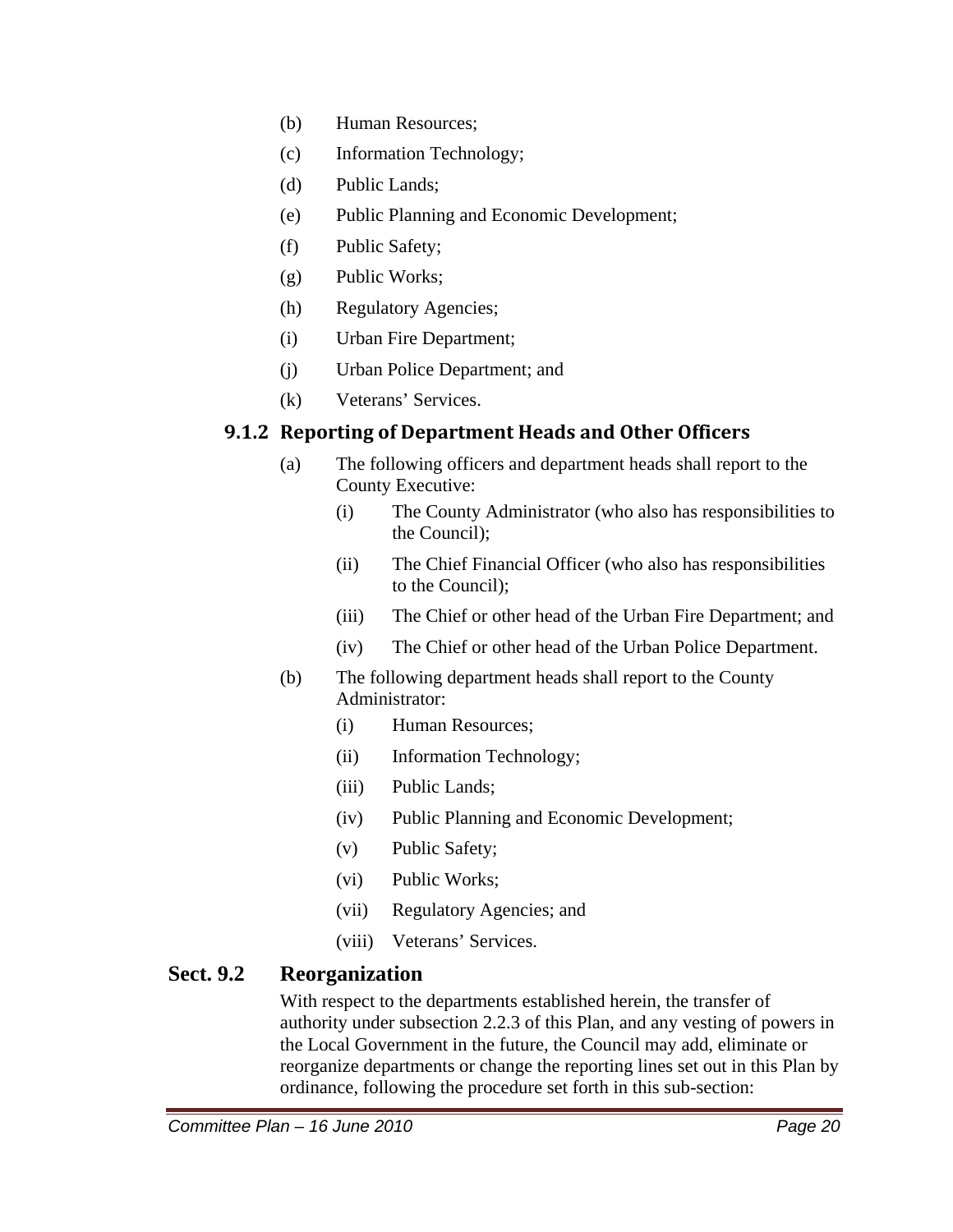- (a) The Council may initiate the process by a resolution, requesting the County Administrator to prepare a plan of reorganization. The resolution making the request may include general instructions to the Administrator setting forth the reasons for the request and the goals to be achieved;
- (b) Within sixty days of the adoption of the resolution requesting the creation of a reorganization plan, the County Administrator shall deliver to the Council a proposed ordinance setting forth the plan of reorganization, with a cover memo explaining the reorganization;
- (c) The County Administrator may independently at any time present to the Council a plan for reorganizing departments in the form of a proposed ordinance setting forth such plan, with a cover memo explaining the reorganization; and
- (d) If approved by the Council, the reorganization shall be effective in accordance with the terms of the ordinance containing it.

# **Article 10 Taxation and Revenue**

### **Sect. 10.1 Power to Levy Taxes; Limit**

Only the Council shall have the power and authority to levy taxes for the Local Government or any department, unit, board, subordinate body or any other part of the Local Government. To the extent that a state statute may authorize a subsidiary board or commission to levy taxes separately, it is the intent of this plan to invoke the provisions of the Government Modernization Act to the maximum extent possible to require Council approval for all budgets and every tax levy of the Local Government. To the extent that a court of competent jurisdiction may determine that this provision is not effective as to a particular levy or a particular subsidiary entity, the ruling of the court shall stand as to that levy or entity only and this clause shall remain in full force and effect as to all other tax levies.

### **Sect. 10.2 Bonded Indebtedness**

Only the Council shall have the power and authority to approve new bonded indebtedness for the Local Government or any department, unit, board, subordinate body or any other part of the Local Government, subject to the provisions of state law providing for a petition and remonstrance process or a referendum on certain such issues. To the extent that a state statute may authorize a subsidiary board or commission to issue bonded indebtedness separately, it is the intent of this plan to invoke the provisions of Ind. Code §§ 36-1.5-1, 36-1.5-3, 36-1.5-4, 36- 1.5-5, and 36-1.5-6 to the maximum extent possible to require the Council approve all such indebtedness. To the extent that a court of competent jurisdiction may determine that this provision is not effective as to a particular bond issue or a particular subsidiary entity, the ruling of the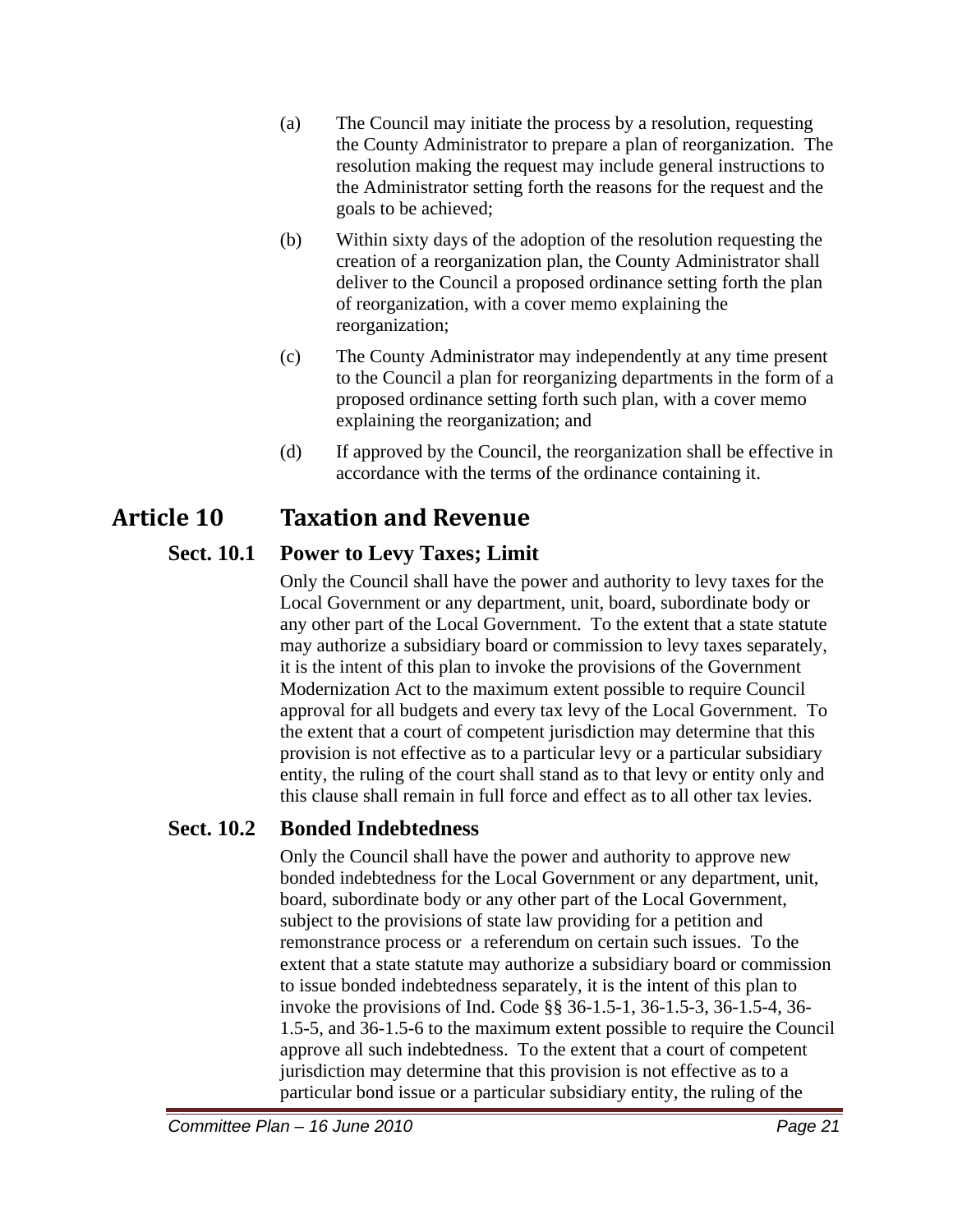court shall stand as to that levy or entity only and this clause shall remain in full force and effect as to all other tax levies.

### **Sect. 10.3 Tax Rates and Budgets**

### **10.3.1 General Service Area**

Tax Rates and budgets for the General Service Area shall be established by the Council, following the procedures prescribed by state law.

### **10.3.2 Urban Service Area**

Tax Rates and budgets for the Urban Service Area shall be established by the Council, based on a recommendation of a majority of the Urban Service Committee following the procedures prescribed by state law.

### **10.3.3 Rural Service Area**

Tax Rates and budgets for the Rural Service Area shall be established by the Council, based on a recommendation of a majority of the Rural Service Area Council Members meeting as a committee, following the procedures prescribed by state law.

### **10.3.4 Rural Fire or Other Special Service Areas**

Tax rates and budgets for any rural fire or other special service area shall be established by the Council, based on a recommendation of a majority of the Rural Service Committee. The Rural Service Committee shall hold a hearing on the proposed budget(s) and tax rate in the affected area before making such recommendation.

### **Sect. 10.4 Fees**

### **10.4.1 Authority**

The Council may establish regulatory and administrative fees for permits, licenses and other services provided by the Local Government, to the extent allowed by the Indiana Code as amended from time to time.

#### **10.4.2 Form**

Regulatory fees shall be established by ordinance. A schedule setting the amount of such fees may be updated annually, or less often, as the Council may determine; the fee schedule may be adopted by resolution.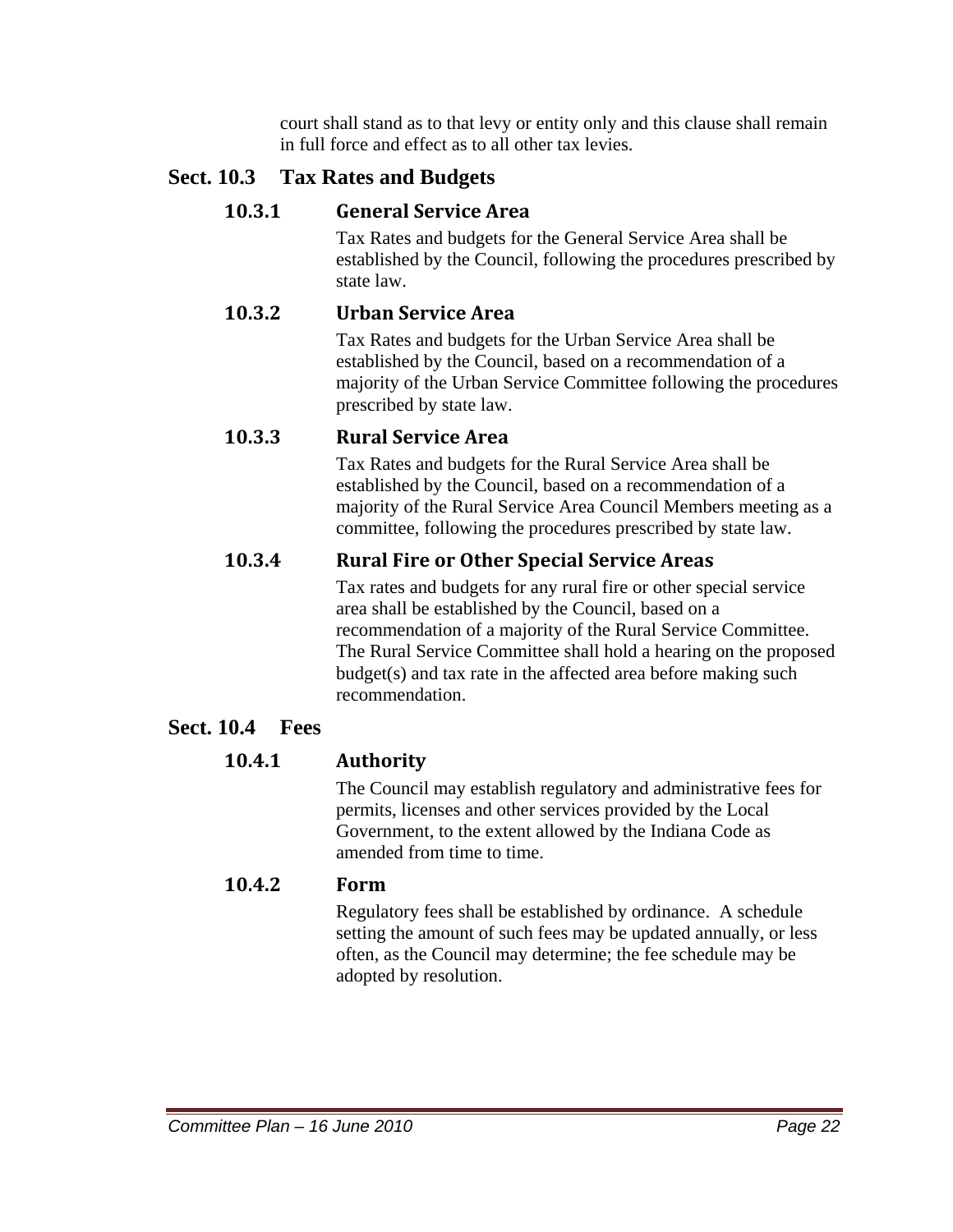# **Article 11 Miscellaneous Provisions**

#### **Sect. 11.1 Amendment**

#### **11.1.1 Intent**

It is the intent of the drafters that this Plan incorporate its own provisions for orderly amendment. Because the Government Modernization Act, as it stands on the date of the drafting of this Plan, does not include clear provisions for amending such a Plan, the drafters have incorporated a proposed system of amendment, the implementation of which is contingent on the legal authority of the Local Government to proceed with it.

#### **11.1.2 Contingent Implementation**

- (a) No later than the end of the fourth year after the Effective Date, the Council shall seek legal advice on the implementation of this Section 11.1.
- (b) If, with the advice of counsel, the Council determines that this Section 11.1 can be implemented as drafted, it shall cause the implementation of this Section.
- (c) If, with the advice of counsel, the Council determines that this Section 11.1 can be implemented substantially as drafted but that Sect. 11.1.7 cannot be implemented, the rest of this Section 11.1 shall remain in effect.
- (d) If, with the advice of counsel, the Council determines that implementation of this Section 11.1 requires additional legislative authority, the Council shall submit a formal request to the Indiana General Assembly that it provide such authority.

#### **11.1.3 Generally**

Articles 2 through 11 of this Plan may be amended by a majority vote of those persons voting in a general election in which the election of officers of the Local Government is considered.

### **11.1.4 Initiation by Council**

The Council may initiate an amendment to the Plan by Ordinance.

### **11.1.5 Initiation by Electors**

Qualified electors may initiate an amendment to the Plan by a petition setting forth the proposed amendment and signed by qualified electors in a total number exceeding ten percent of the number of votes cast in the last election for the office of Secretary of State of Indiana.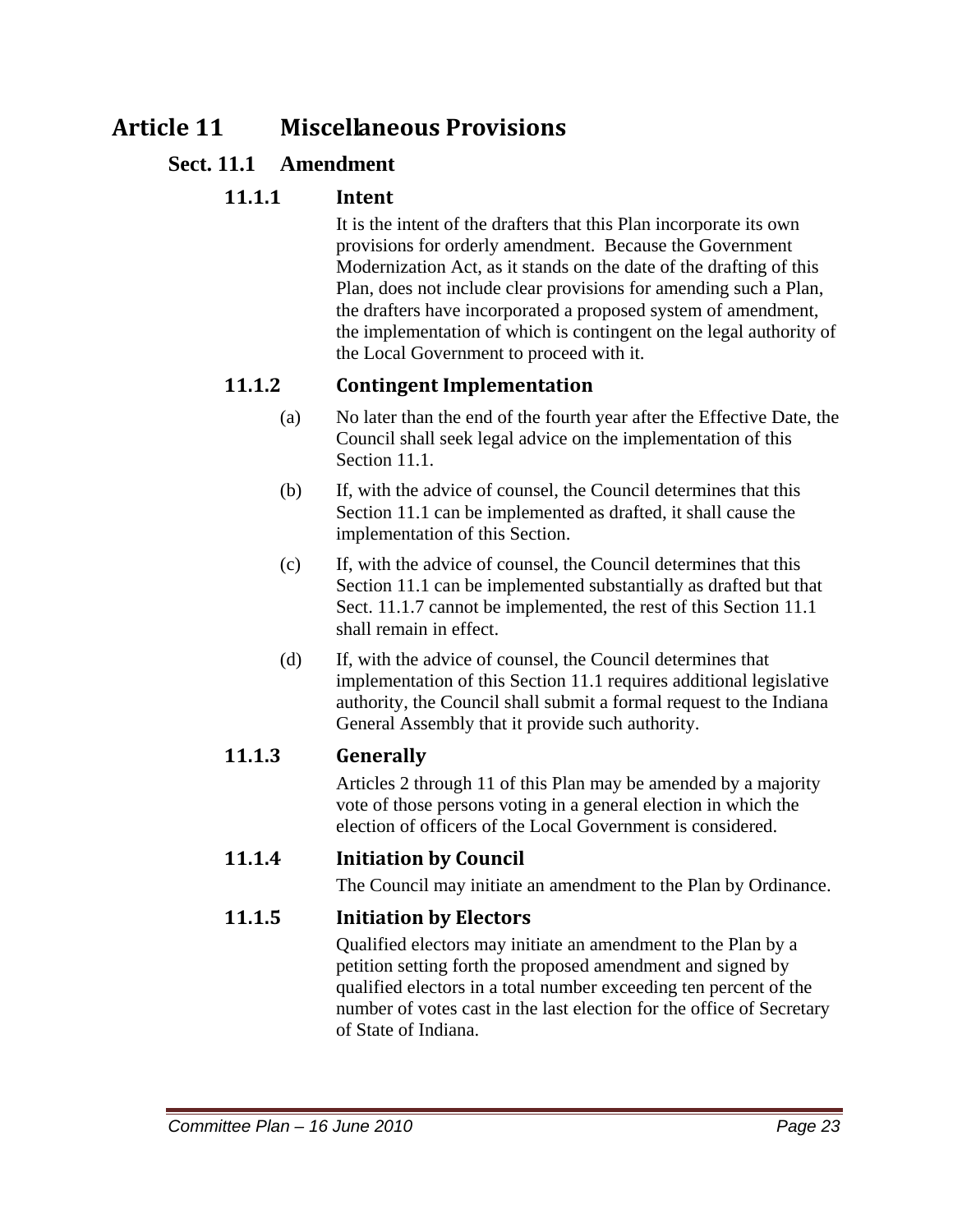### **11.1.6 Placing on Ballot**

Upon the initiation of a proposed amendment to the Plan by electors or by Council, or upon the recommendation of one or more proposed amendments by a convention, it shall be the duty of the County Administrator to request that the proposed amendments be placed on the ballot of the next general election occurring at least ninety (90) days after the completion of the initiation process.

### **11.1.7 Plan Convention**

In the general election in 2024 and in the general election occurring each ten years thereafter, the County Administrator shall cause to be put on the ballot a question asking "Should there be a Plan Convention to consider possible amendments or updates to the Plan of Reorganization?"

- (a) If a majority of the electors voting in such election shall answer such question affirmatively, a Plan Convention shall be convened in accordance with this section.
- (b) The County Executive may appoint three representatives to the Plan Convention, and each other member of the Council may appoint one representative.
- (c) All representatives to the Plan Convention must be qualified electors of the Local Government.
- (d) There shall be no more than a simple majority of representatives to the Plan Convention affiliated with one political party.
- (e) The proportion of members of the convention from the Urban and Rural Service Areas shall approximate the proportion of district members of the Council from such areas.
- (f) Such appointments shall be made and the initial convention assembled within sixty (60) days after the election approving the question.
- (g) The convention members shall elect their own officers and establish their own rules of procedure.
- (h) The County Administrator shall arrange for administrative and research support and reasonable expense reimbursement for the convention.
- (i) The convention shall deliver its report with recommended amendments to the Plan, if any, within eighteen months of the date of its first meeting. The convention shall then cease to exist.

### **Sect. 11.2 Interlocal Agreements**

The Local Government shall have all the authority of any other local government in Indiana to enter into agreements for interlocal cooperation,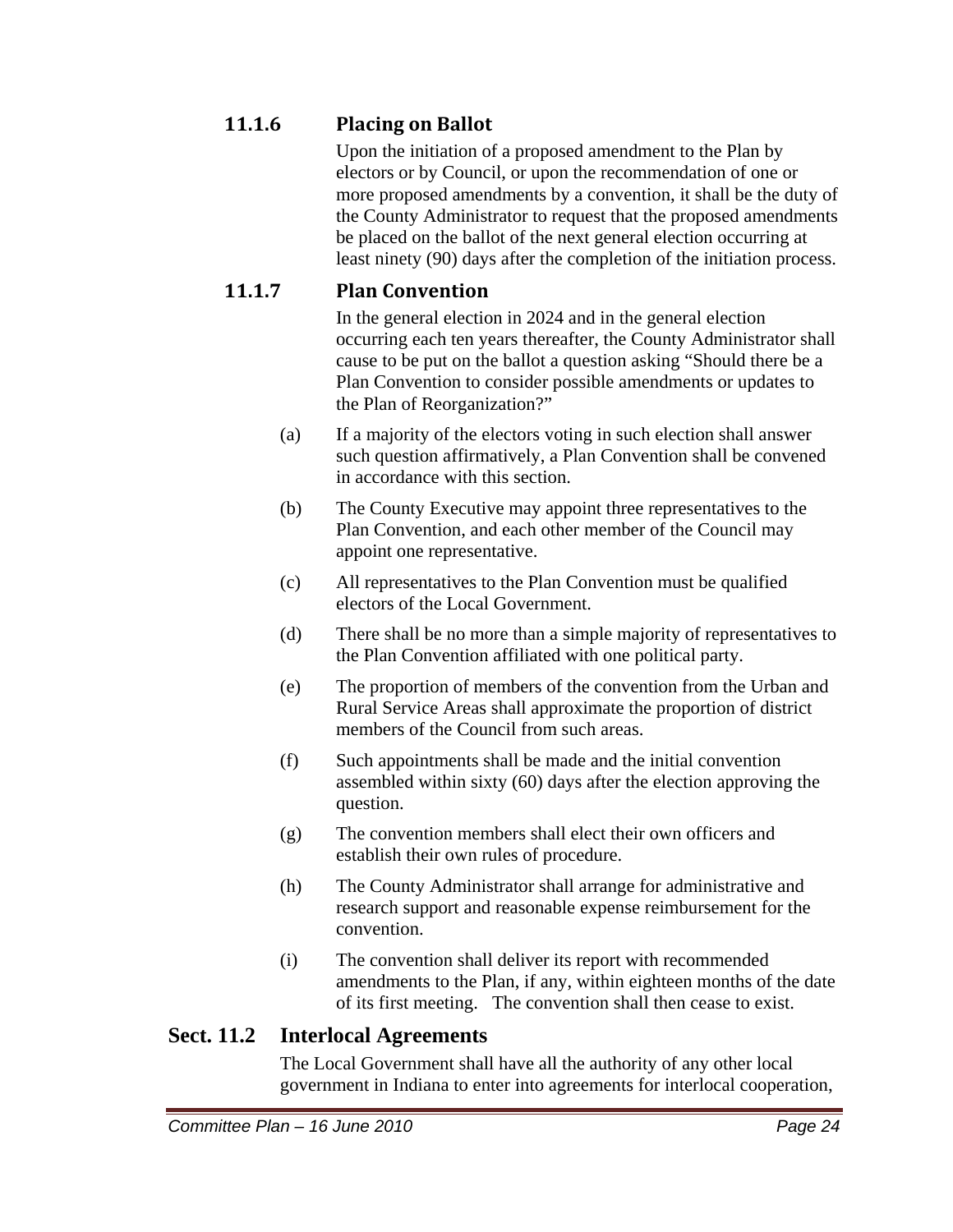in accordance with Indiana Code Title 36, Article 1, Chapter 7, as it may be amended or replaced from time to time.

### **Sect. 11.3 Seat of Government**

The seat of government, including the principal meeting place of the Council and the principal offices of the County Executive, County Administrator, and Chief Financial Officer shall at all times be located within the boundaries of the former City of Muncie as it existed on the last day before the Effective Date .

# **Article 12 Transitional Provisions**

### **Sect. 12.1 Joint Transition Board**

- (a) Within 60 days after the approval of this Plan at a countywide election, the City and County shall form a Joint Transition Board including at least the following:
	- (i) Two members of the Common Council of the City of Muncie, selected by the Council;
	- (ii) One County Commissioner of Delaware County, selected by the Commissioners;
	- (iii) Two members of the Delaware County Council, selected by the County Council; and
	- (iv) The Mayor of Muncie or his or her designee.
- (b) The Joint Transition Board may include additional members as determined by agreement of the City of Muncie Common Council and the Delaware County Commissioners; and
- (c) Immediately after the election of initial officers of the Local Government, the County-Executive-Elect and the two candidates for Council receiving the largest number of votes shall become members of the Joint Transition Board without further action.

### **Sect. 12.2 Charge**

- (a) The Joint Transition Board is hereby charged with responsibility for planning for the transition from the separate existence of the City and County to the Local Government, as set forth in this Plan;
- (b) The Joint Transition Board shall establish the boundaries of the districts from which district council members shall be elected, in accordance with the provisions of Indiana Code Sect. 36-1.5-4- 7(2); and
- (c) The Joint Transition Board shall be responsible for adopting tax levies, tax rates and a budget for the Local Government for its first year of operation, in accordance with the provisions of Indiana Code Sect.36-1.5-4-7(1).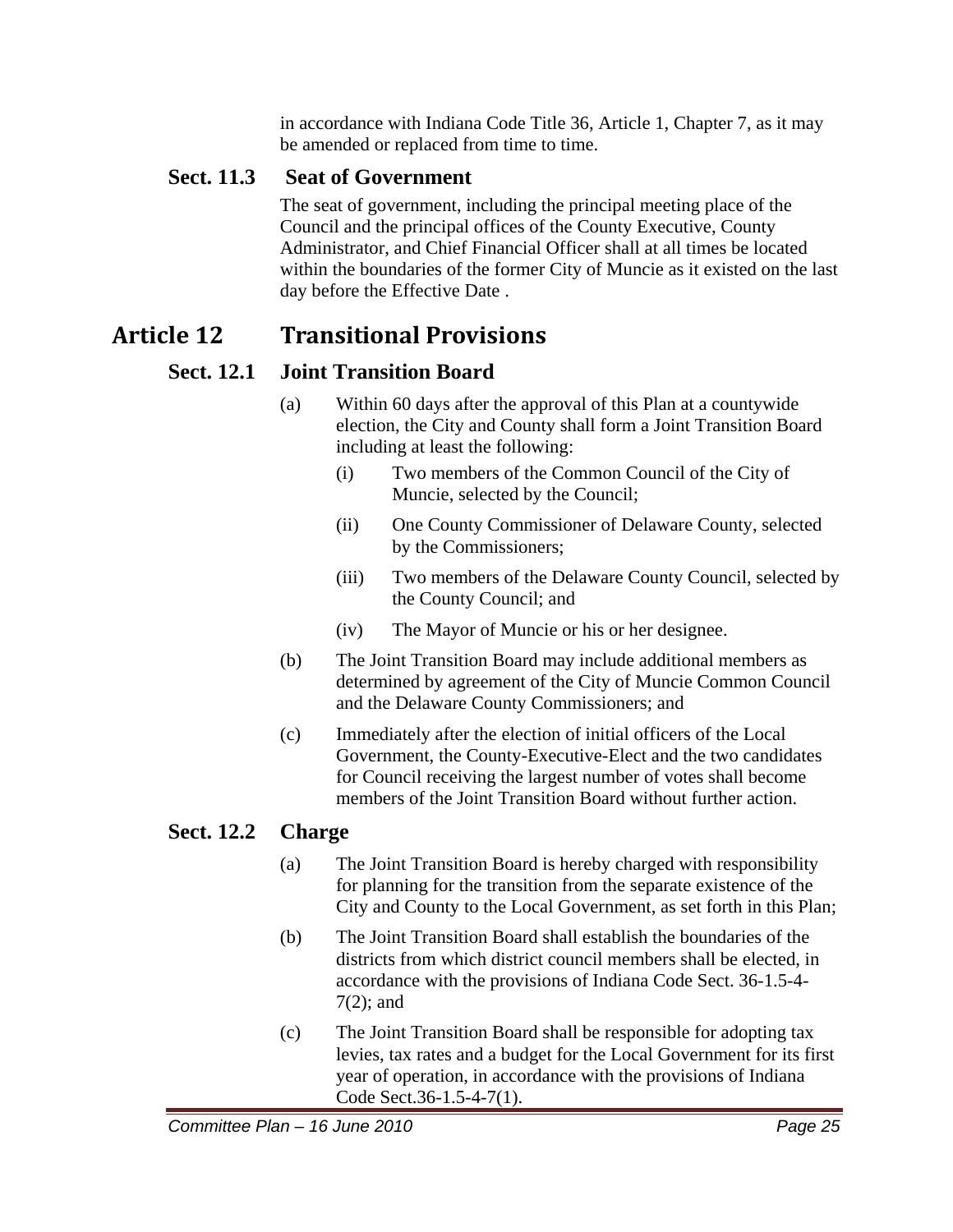### **Sect. 12.3 Support**

- (a) The Mayor of Muncie and the County Commissioners of Delaware County shall designate one or more staff persons each to provide support to the Joint Transition Board;
- (b) All officers of the City and County shall make available to the Joint Transition Board all records and information that it reasonably requests;
- (c) The Delaware County Clerk and the Delaware County GIS Office shall provide all necessary assistance to the Joint Transition Board in its role of establishing the boundaries of the districts from which district council members of the Local Government will be elected;
- (d) The Muncie City Controller and the Delaware County Auditor shall provide all necessary assistance to the Joint Transition Board in its role of adopting tax levies, tax rates, and a budget for the Local Government; and
- (e) The City and County shall each pay one-half of the reasonable expenses of the Transition Team.

### **Sect. 12.4 Effect of Reorganization on Property and Assets**

- (a) All real property owned by Delaware County and the City of Muncie and the agencies and instrumentalities of both at the time immediately before the Effective Date shall become the property of the Local Government;
- (b) All residual interests in real property owned legally or equitably by Delaware County and the City of Muncie and the agencies and instrumentalities of both at the time immediately before the Effective Date shall belong to the Local Government;
- (c) All personal property owned legally or equitably by Delaware County and the City of Muncie and the agencies and instrumentalities of both at the time immediately before the Effective Date shall belong to the Local Government; and
- (d) All inventory, supplies, cash and other miscellaneous assets owned by Delaware County and the City of Muncie and the agencies and instrumentalities of both on the day before the Effective Date shall belong to the Local Government.

### **Sect. 12.5 Effect of Reorganization on Contracts**

The Local Government shall assume all bona fide contracts between Delaware County and any third party and all bona fide contracts between the City of Muncie and any third party provided that the Local Government: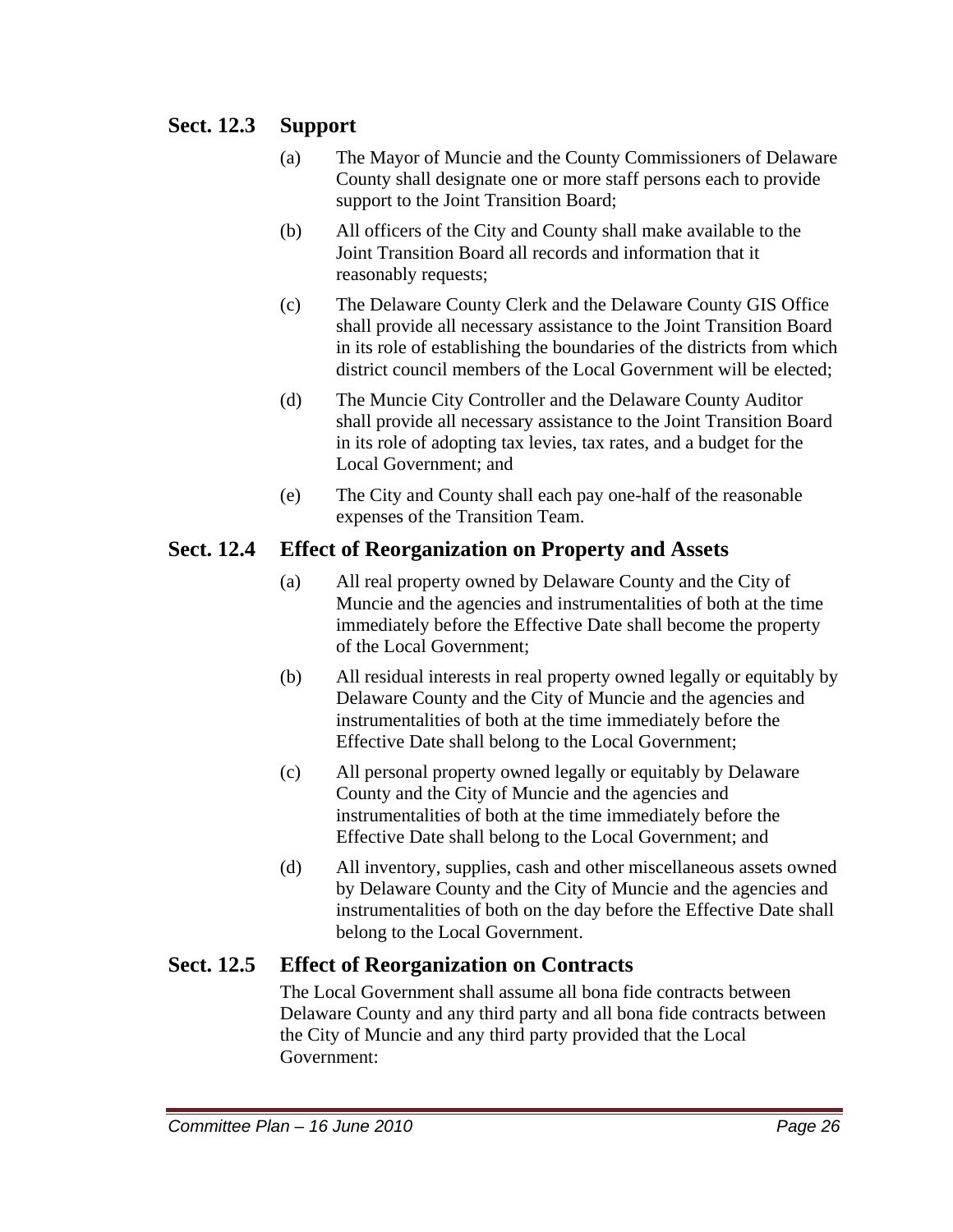- (a) may reject or rescind any contract that was not approved following the requirements of Indiana law and the ordinances, policies and procedures used by the contracting entity for the approval of contracts;
- (b) may rescind any contract which was approved after the date of approval of this Plan to the extent that such contract imposes obligations on the contracting entities beyond the Effective Date; and
- (c) reserves all statutory, contractual and other legal rights and powers to rescind or terminate any such contracts for any other lawful reasons.

#### **Sect. 12.6 Effect of Reorganization on Pensions and Indebtedness**

- (a) Pension obligations that were the obligation of the City of Muncie on the last day of its existence shall be paid by the Local Government, which shall levy taxes for that purpose only within the boundaries of the former City of Muncie as it existed on its last day;
- (b) Bonds or other indebtedness that were the obligation of the City of Muncie on the last day of its existence shall be paid as they are due by the Local Government, which shall levy taxes for that purpose only within the boundaries of the former City of Muncie as it existed on its last day;
- (c) Pension obligations that were the obligation of Delaware County on the last day of its existence shall be paid as they are due by the Local Government, which shall levy taxes for that purpose throughout the boundaries of the Local Government;
- (d) Bonds or other indebtedness that were the obligation of Delaware County on the last day of its existence shall be paid by the Local Government, which shall levy taxes for that purpose throughout the boundaries of the Local Government; and
- (e) As to the rights of firefighters and police officers under state pension funds, see Sect. 12.8(e).

#### **Sect. 12.7 Effect of Reorganization on Elected Officials**

Upon the Effective Date:

- (a) The Board of County Commissioners of Delaware County shall cease to exist;
- (b) The Common Council of the City of Muncie shall cease to exist;
- (c) The County Council of Delaware County shall cease to exist;
- (d) The office of Mayor of the City of Muncie shall cease to exist;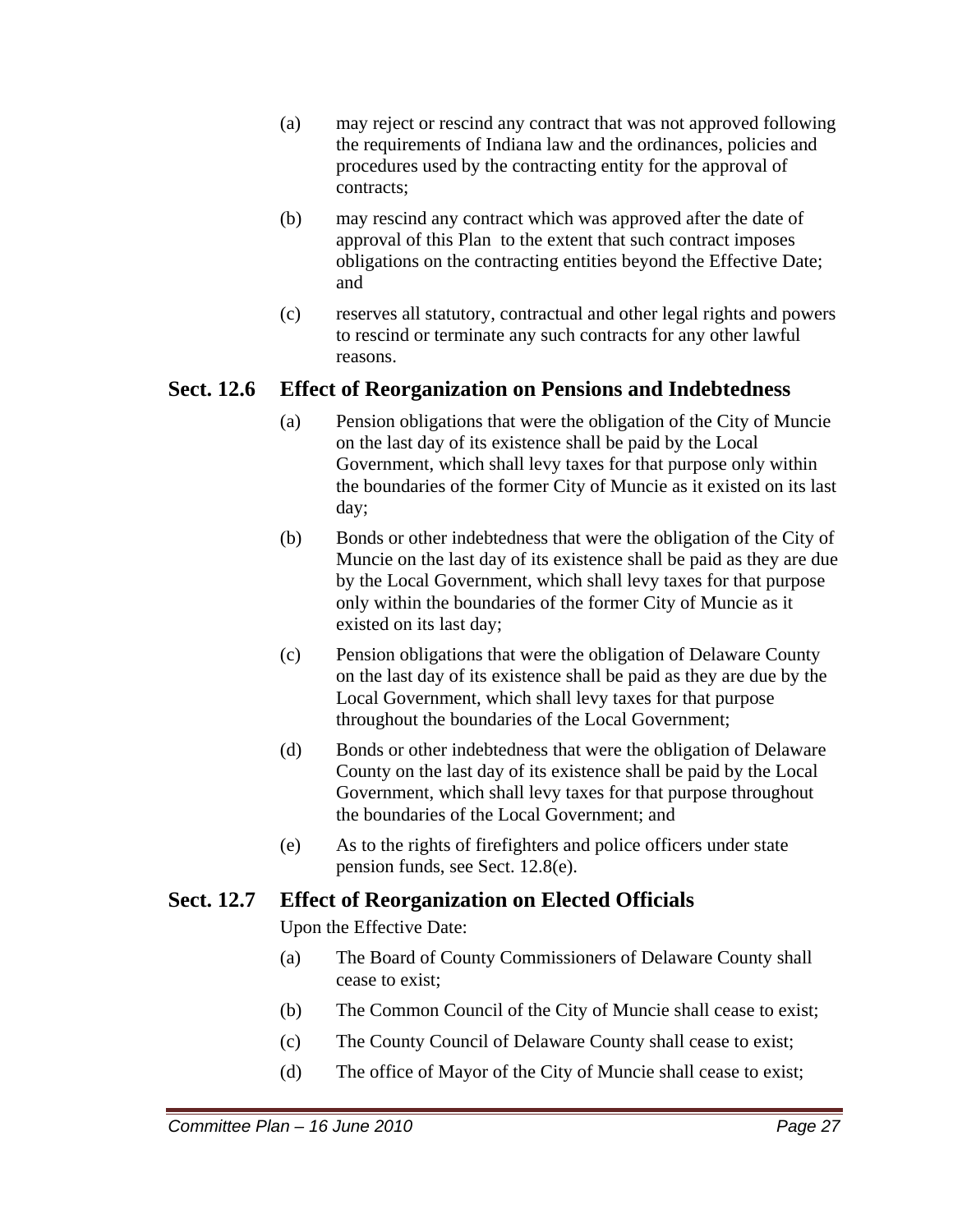- (e) The constitutional office of County Surveyor shall continue to exist so long as required by the Indiana constitution, but the County Surveyor shall have no duties and shall be paid no more than a nominal salary. All duties of the County Surveyor shall, after the Effective Date, be duties of the County Executive, with the intent that these duties be performed under the Executive's direction as follows:
	- (i) All traditional and statutory drainage related duties of the County Surveyor shall be carried out by the Public Works Department; and
	- (ii) Any other traditional or statutory duties of the County Surveyor shall be carried out by the Public Planning and Economic Development Department.
- (f) The constitutional office of County Auditor shall be continued but with modifications to duties as follows:
	- (i) The following duties of the Auditor shall, after the Effective Date, be duties of the County Executive, with the intent that these duties be performed under the Executive's direction by the Chief Financial Officer:
		- A. All duties related to the issuance of warrants or their subsequent redemption or cancellation;
		- B. All duties related to the examination and settlements of accounts of the Local Government;
	- (ii) The Auditor shall retain the authority to collect funds on behalf of the County, but the Chief Administrative Officer or that officer's designee shall also have the authority to collect such funds;
	- (iii) The duties of serving as Clerk to the legislative and fiscal bodies may be assigned by the Council to the Auditor or to such other office or official as the Council may determine;
	- (iv) The Auditor shall retain all other power and duties established by statute; and
- (g) All other elected offices of Delaware County shall survive the Reorganization and shall continue to perform those functions assigned to them by the Indiana Constitution and Indiana Code.

### **Sect. 12.8 Effect of Reorganization on Employees**

On the Effective Date:

(a) All non-elected employees of the City of Muncie or Delaware County shall become employees of the Local Government on the same terms and conditions as in their previous employment;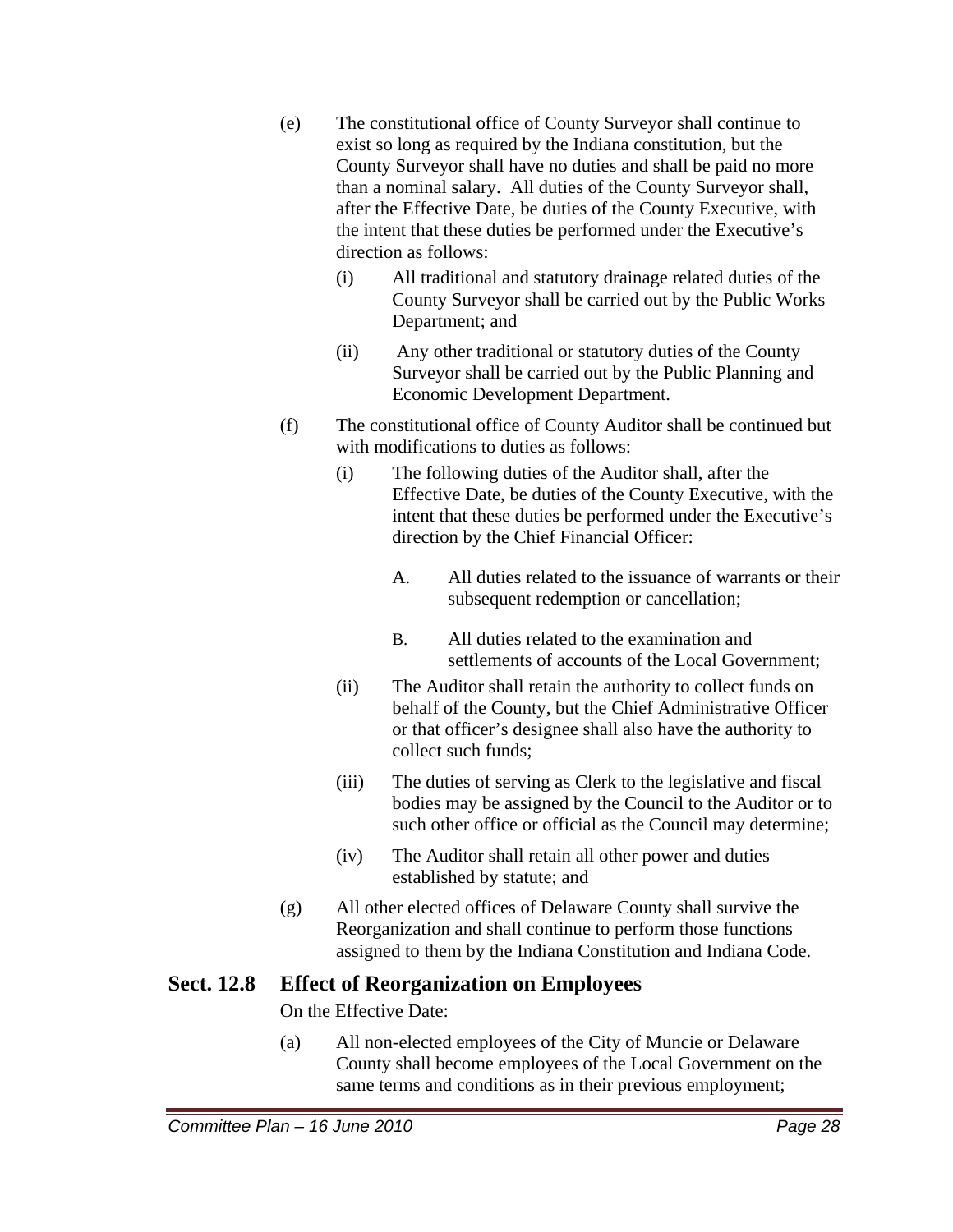- (b) Duties and lines of responsibility in effect before the Reorganization shall remain in effect until updated or replaced under the direction of the County Executive and the County Administrator;
- (c) Where the transitional provisions or the continuing provisions of this Plan are not clear as to the placement of the duties of an employee within the consolidated structure, such employee shall be assigned to a department by the County Executive;
- (d) The purpose of this section is to provide certainty in the transition. Continued employment with the Local Government shall be subject to such terms and conditions of employment as the Local Government may establish, in accordance with the substantive and procedural requirements of state and federal law;
- (e) State fund pension benefits of firefighters and police officers employed by the City of Muncie or Delaware County prior to the Effective Date shall be preserved in accordance with Ind. Code §36-1.5-4-41 and
- (f) The Reorganization shall have no effect on vested pension rights of other employees of the City of Muncie or Delaware County.

#### **Sect. 12.9 Effect on Boards and Commissions**

#### **12.9.1 Boards and Commissions Surviving the Reorganization**

- (a) The following boards and commissions shall survive the Reorganization with no change in membership except in accordance with the terms of appointment as established in state law or local ordinance:
	- (i) Muncie-Delaware County Metropolitan Plan Commission;
	- (ii) Muncie-Delaware County Metropolitan Board of Zoning Appeals;
	- (iii) Muncie Convention and Visitors Bureau;
	- (iv) Delaware County Civic Center Authority;
	- (v) Muncie's EDIT Building Corporation; and
	- (vi) Merit commissions for public safety employees, subject to the possible consolidation or reorganization of such commissions by ordinance.
- (b) The terms of members appointed to boards and commissions before the Effective Date by any proper appointing authority shall survive the Reorganization and shall continue until the earlier of the following to occur: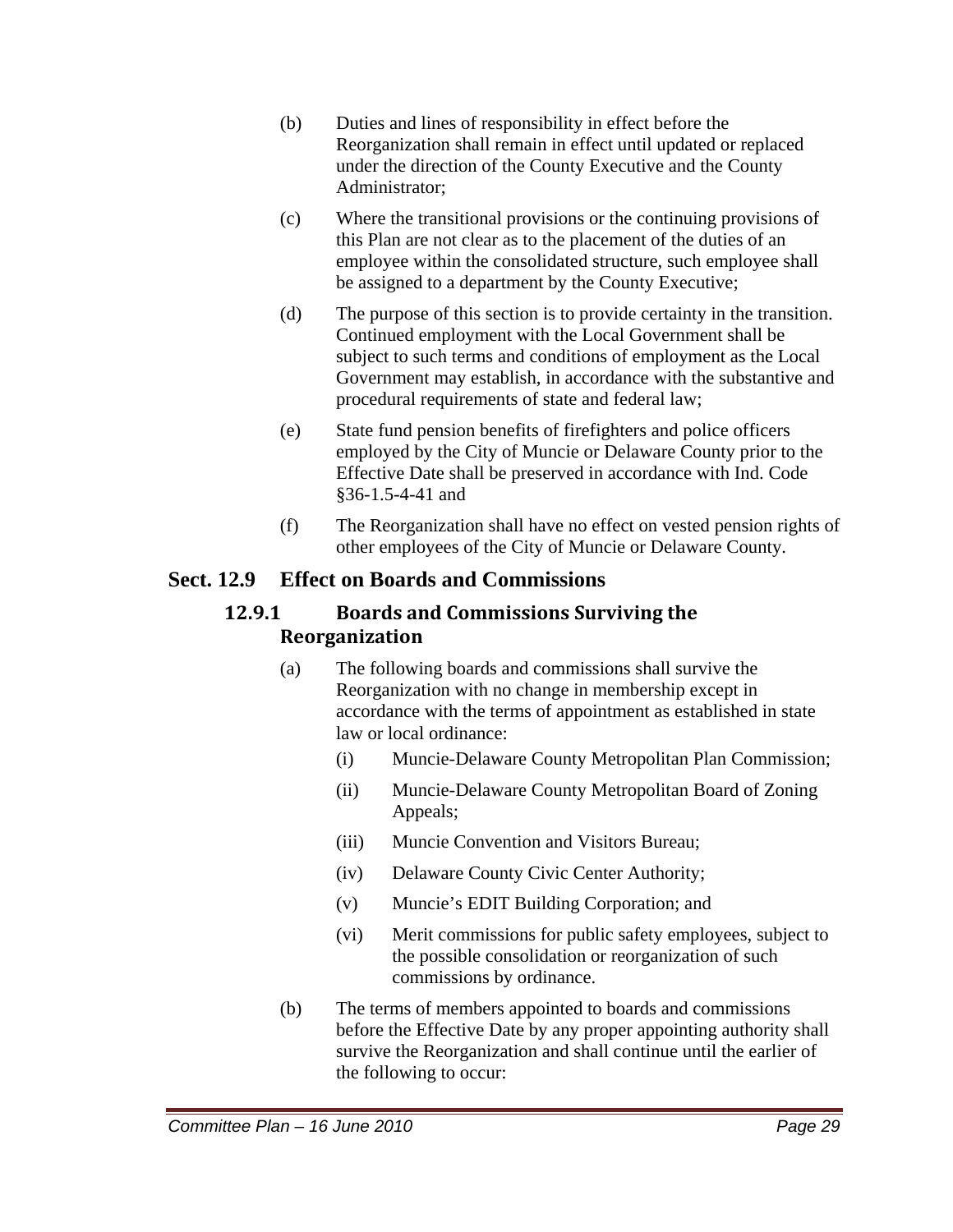- (i) The expiration of each such term; or
- (ii) An action of the Council that terminates such board or commission or that results in a restructuring of membership of the board or commission.

#### **12.9.2 Boards and Commissions Consolidated**

The following boards shall be consolidated by this plan and new members appointed in accordance with the terms of this Plan:

(i) Muncie Redevelopment Commission with the Delaware County Redevelopment Commission.

#### **12.9.3 Boards and Commissions Abolished**

The following boards and commissions shall be abolished by this plan and their duties assumed by the Council or such other body as the Council may by ordinance designate:

(i) City of Muncie Board of Works.

### **12.9.4 Other Boards, Authorities and Commissions**

The Delaware County Airport Authority, Muncie Indiana Transit System, Delaware County Board of Health, and Delaware County Community Corrections Department and any other department, agency or authority of the Reorganizing Political Subdivisions not expressly identified or abolished in this Plan shall continue as agencies of the Local Government, subject to Article 10.

#### **12.9.5 Review**

No later than the end of the second calendar year in which it exists, the Council shall conduct a review of all other boards, commissions and similar bodies established by local ordinance, resolution or interlocal agreement, and shall determine whether each of such boards, commissions or other bodies shall be continued and upon what terms.

### **Sect. 12.10 Effect on Municipal Court**

The Municipal Court of the City of Muncie shall survive the Reorganization and shall, after the Effective Date, function as a part of the Local Government.

#### **Sect. 12.11 Department Consolidations**

Upon the Effective Date, departments shall be consolidated as stated in this section. The Council may by ordinance reassign particular duties from one department to another.

#### **12.11.1 Intent**

It is the purpose and intent of this section to cause a physical reorganization of departments to improve cooperation and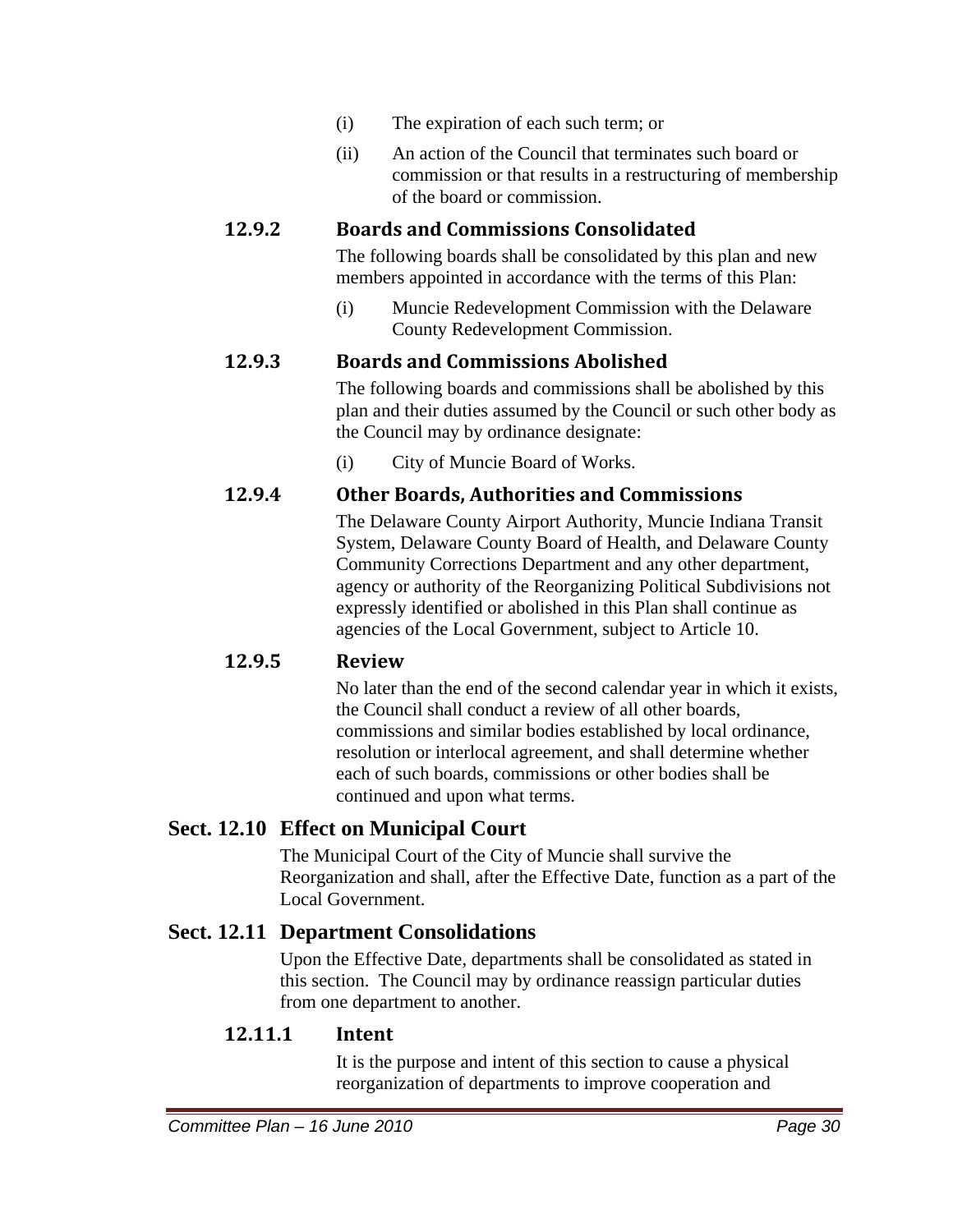coordination among personnel performing related functions and to improve customer service. It shall be the duty of the County Executive and the County Administrator to cause such a physical reorganization as expeditiously as possible after the Effective Date of this Reorganization.

### **12.11.2 Public Safety**

The following departments and functions shall be consolidated into a Department of Public Safety:

- (a) 911 Services;
- (b) Emergency Management Services;
- (c) Emergency Medical Services;
- (d) Public Health responsibilities of the Health Department;
- (e) Animal Control;
- (f) Coordination with elected County Coroner; and
- (g) Any Local Government responsibilities for rural fire services that may result from a change in the status or scope of activities in any township.

### **12.11.3 Public Works**

The following departments and functions shall be consolidated into a Department of Public Works:

- (a) Building and facility maintenance for the Local Government and political subdivisions or agencies for which it provides space;
- (b) Highways;
- (c) Bridges;
- (d) Public Works (city);
- (e) Statutory and traditional responsibilities of the County Surveyor for drainage;
- (f) County responsibilities for storm water, to the extent not provided by another taxing entity; and
- (g) County responsibilities for wastewater to the extent not provided by another taxing entity.

#### **12.11.4 Public Planning and Economic Development**

The following departments and functions shall be consolidated into a Department of Public Planning:

- (a) Staff to the Plan Commission;
- (b) Geographic Information Systems;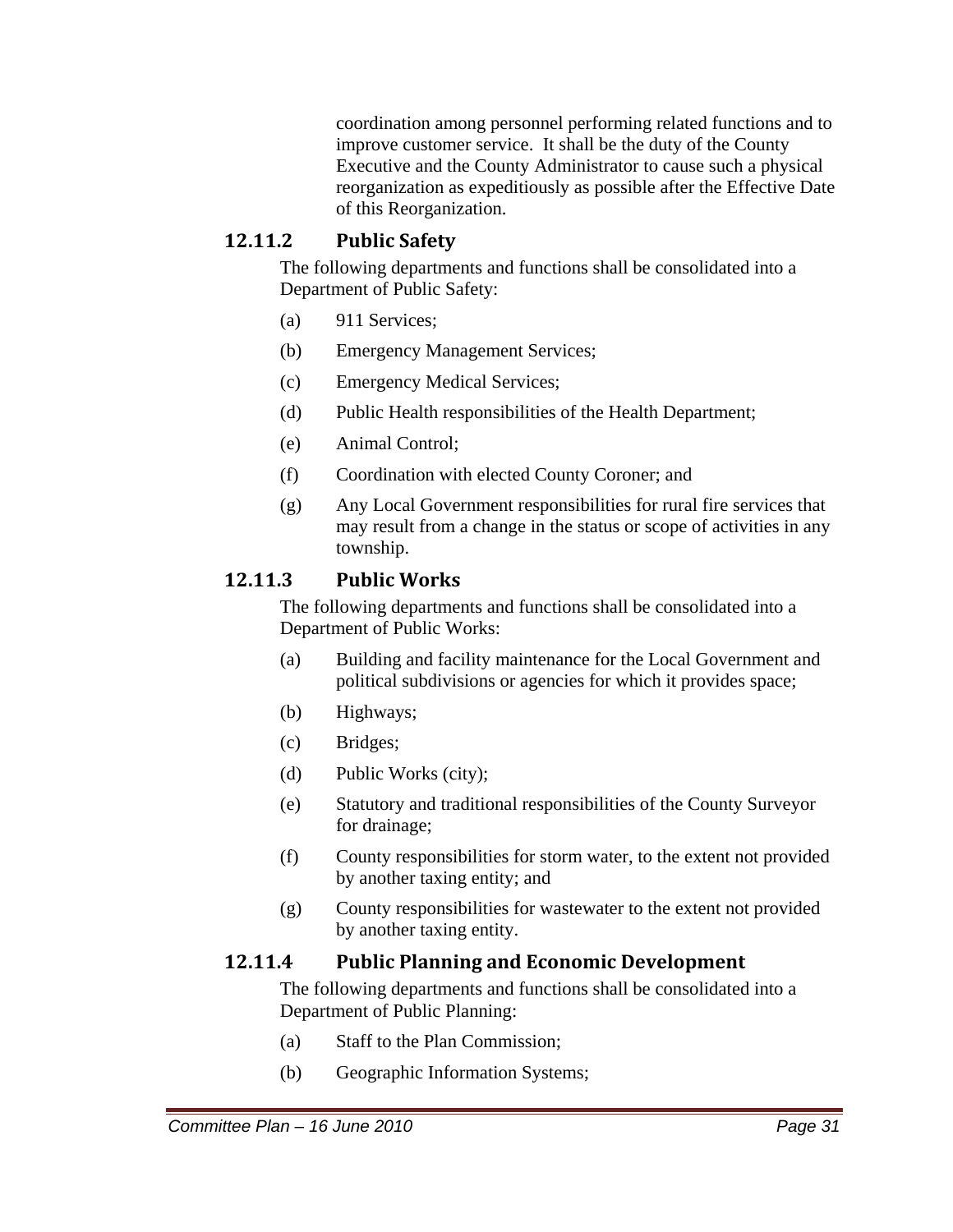- (c) Staff to the Redevelopment Commissions;
- (d) Economic Development Staff;
- (e) Cooperative Extension Services;
- (f) City Engineer;
- (g) County Engineer; and
- (h) Any statutory duties of the County Surveyor not assigned to the Public Works Department.

### **12.11.5 Regulatory Agencies**

The following departments and functions shall be consolidated into a Department of Regulatory Agencies:

- (a) Building Commissioners (city and county);
- (b) Code Enforcement;
- (c) Inspection duties of the Health Department related to food service establishments, swimming pools, and septic tanks and other inspection duties with which a local health department is charged;
- (d) Muncie Human Rights Commission; and
- (e) Weights and Measures.

### **12.11.6 Public Lands**

The following departments and functions shall be consolidated into a Department of Public Lands:

- (a) Muncie Parks and Recreation, including Prairie Creek;
- (b) Delaware County Fairgrounds;
- (c) Beech Grove Cemetery if publicly operated; and
- (d) Any other open lands held for public purposes by either of the consolidating entities.

### **12.11.7 Human Resources**

The following departments and functions shall be consolidated into a Department of Human Resources:

- (a) Personnel;
- (b) Human Resources; and
- (c) Employee Benefits.

### **12.11.8 Finance**

The following departments and functions shall be consolidated into a Department of Finance, headed by the Chief Financial Officer:

(a) City Controller;